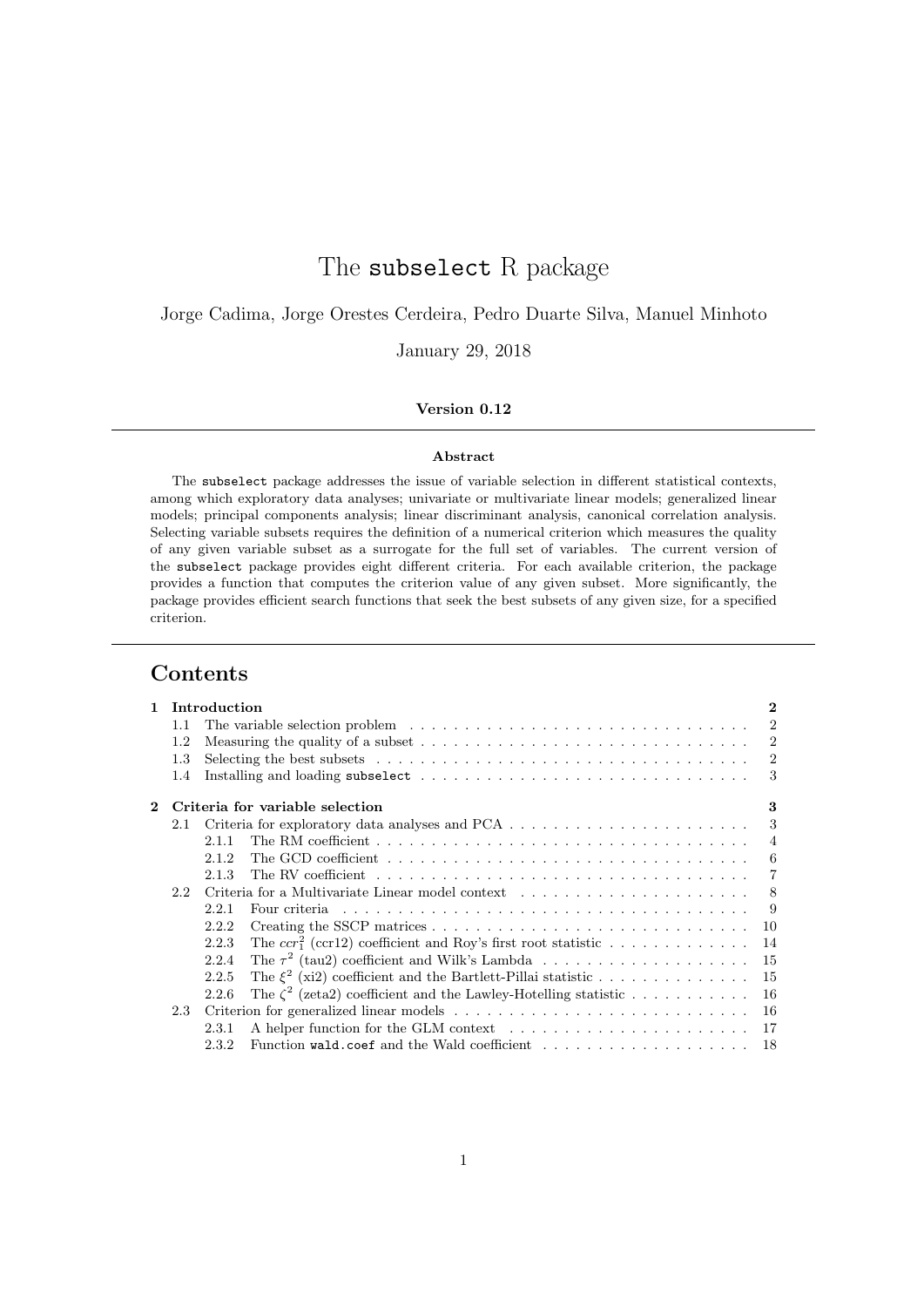|  | 3 Search algorithms                                                                          |  |  |  |  |  |  |  |
|--|----------------------------------------------------------------------------------------------|--|--|--|--|--|--|--|
|  |                                                                                              |  |  |  |  |  |  |  |
|  |                                                                                              |  |  |  |  |  |  |  |
|  |                                                                                              |  |  |  |  |  |  |  |
|  | 3.4 The anneal function: a simulated annealing algorithm 25                                  |  |  |  |  |  |  |  |
|  |                                                                                              |  |  |  |  |  |  |  |
|  | 3.6 The improve function: a restricted improvement algorithm $\dots \dots \dots \dots \dots$ |  |  |  |  |  |  |  |

# 1 Introduction

### 1.1 The variable selection problem

Selecting a subset of variables which can be used as a surrogate for a full set of variables, without major loss of quality, is a problem that arises in numerous contexts.

Multiple linear regression has been the classical statistical setting for variable selection and the greedy algorithms of backward elimination, forward selection and stepwise selection have long been used to choose a subset of linear predictors. However, their limitations are well known and more efficient search algorithms have also been devised, such as Furnival and Wilson's Leaps and Bounds Algorithm (reference [6]).

The subselect package addresses the issue of variable selection in different statistical contexts, among which:

- exploratory data analyses;
- univariate or multivariate linear models;
- generalized linear models;
- principal components analysis;
- linear discriminant analysis;
- canonical correlation analysis.

### 1.2 Measuring the quality of a subset

Selecting variable subsets requires the definition of a numerical **criterion** which measures the quality of any given variable subset. In a univariate multiple linear regression, for example, possible measures of the quality of a subset of predictors are the coefficient of determination  $R^2$ , the F statistic in a goodness-of-fit test, its corresponding  $p$ -value or Akaike's Information Criterion (AIC), to give a few examples.

The subselect package assumes that all potential variable subsets can be ranked according to a well-defined numerical criterion that is relevant for the problem at hand, and that the ultimate goal is to select the best subsets for any given cardinality, i.e., the subsets of any given size which have the highest criterion values, for a given criterion.

The criteria currently available in the package will be further discussed in Section 2. For each available criterion, the package provides a function that computes the criterion value of any given subset. More importantly, the package provides efficient functions to search for the best subsets of any given size.

### 1.3 Selecting the best subsets

Identifying the best variable subsets of a given cardinality is  $-$  for many criteria  $-$  a computationally intensive problem with datasets of even moderate size, as is well known in the standard linear regression context.

The subselect package has a function (eleaps) implementing Duarte Silva's adaptations (references [4] and [5]) of Furnival and Wilson's Leaps and Bounds Algorithm [6] for variable selection,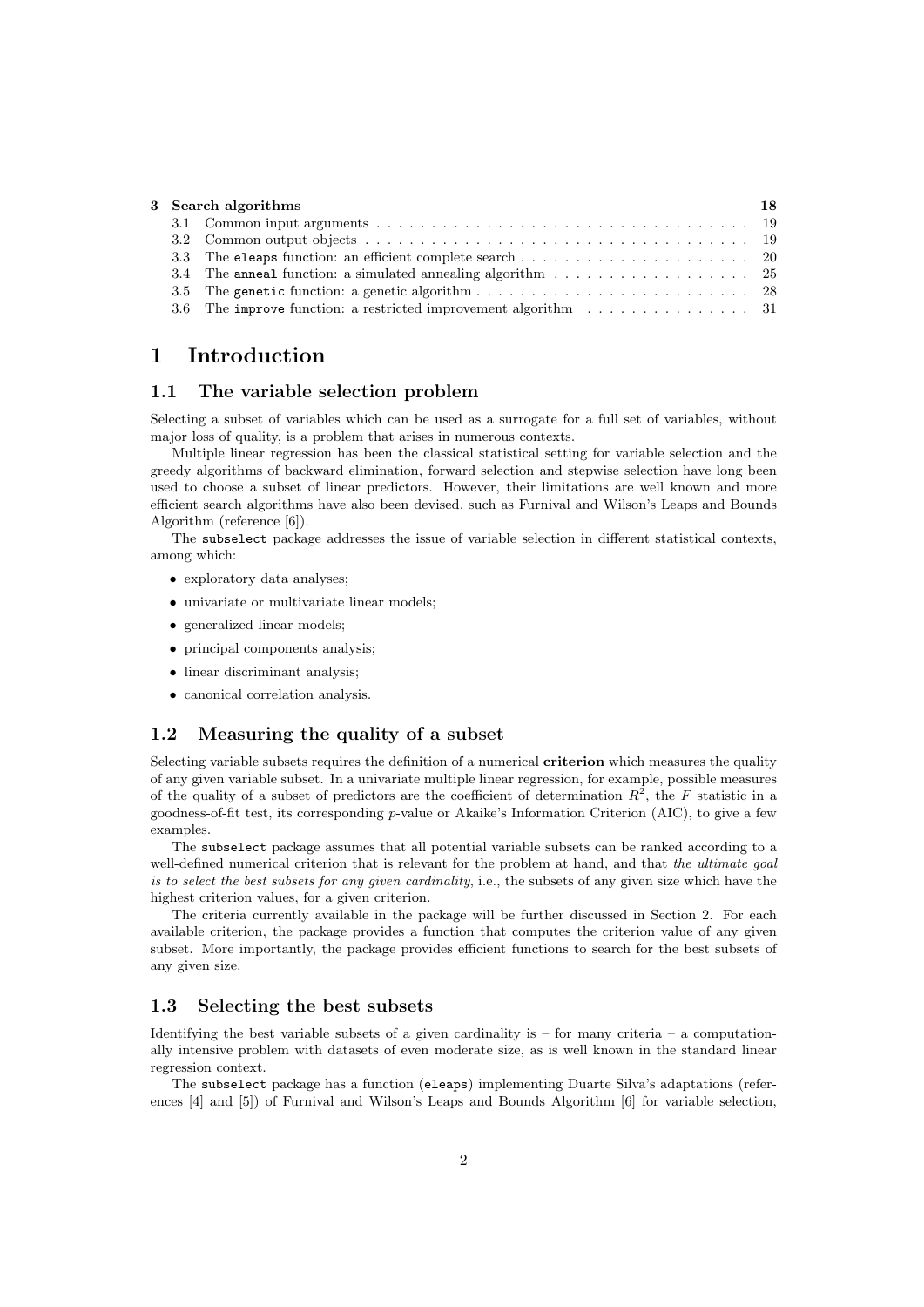using the criteria considered in this package. This function is very fast for datasets with up to approximately  $p = 30$  variables and is guaranteed to identify the m best subsets of any size k from 1 to p, with m in the range from 1 to  $\binom{p}{k}$ . It is the recommended function for variable selection with small or moderately-sized data sets and is discussed in subsection 3.3.

For larger data sets (roughly  $p > 35$ ) the eleaps function is no longer computationally feasible and alternative search heuristics are needed. The subselect package provides three functions with different search algorithms:

anneal a simulated annealing-type search algorithm;

genetic a genetic algorithm; and

improve a modified local improvement algorithm.

These algorithms are described in reference [1] and are discussed in Section 3. They perform better than the greedy-type algorithms, such as the standard stepwise selection algorithms widely used in linear regression.

All four search functions invoke code written in either  $C++$  (eleaps) or Fortran (anneal, genetic and improve), to speed up computation times. The search functions are further discussed in Section 3.

### 1.4 Installing and loading subselect

The subselect package is on CRAN (cran.r-project.org) and can be installed like any other CRAN package, namely using R's install.packages facility:

```
> install.packages(``subselect'')
```
This vignette assumes that the subselect package has already been installed in the user's system. Once installed, subselect must be loaded into an R session:

> library(subselect)

A preliminary view of the available functions and of their purpose can, as usual, be obtained via:

> library(help=subselect)

# 2 Criteria for variable selection

Currently, the package accepts eight different criteria measuring the quality of any given variable subset. These criteria can be (simplistically) classified into three groups: (i) criteria that are useful in an exploratory analysis or principal component analysis of a data set; (ii) criteria that are modelbased and are relevant in contexts that can be framed as a multivariate linear model (multivariate linear regressions, MANOVAs, linear discriminant analysis, canonical correlation analysis, etc.); and (iii) criteria that are useful for variable selection in the context of a generalized linear model.

### 2.1 Criteria for exploratory data analyses and PCA

The three criteria relevant for exploratory data analyses have been previously suggested in the literature (see references [2] and [1] for a fuller discussion). They can all be framed as matrix correlations [16] involving an  $n \times p$  data matrix (where p is the number of variables and n the number of observations on those variables) and projections of its columns on some subspace of  $\mathbb{R}^n$ . In the subselect package, these three criteria are called:

RM The square of this matrix correlation is the proportion of total variance (inertia) that is preserved if the  $p$  variables are orthogonally projected onto the subspace spanned by a given  $k$ -variable subset. Choosing the k-variable subset that maximizes this criterion is therefore akin to what is done in a Principal Component Analysis, with the difference that the optimal k-dimensional subspace is chosen only from among the  $\binom{p}{k}$  subspaces spanned by k of the p variables. This is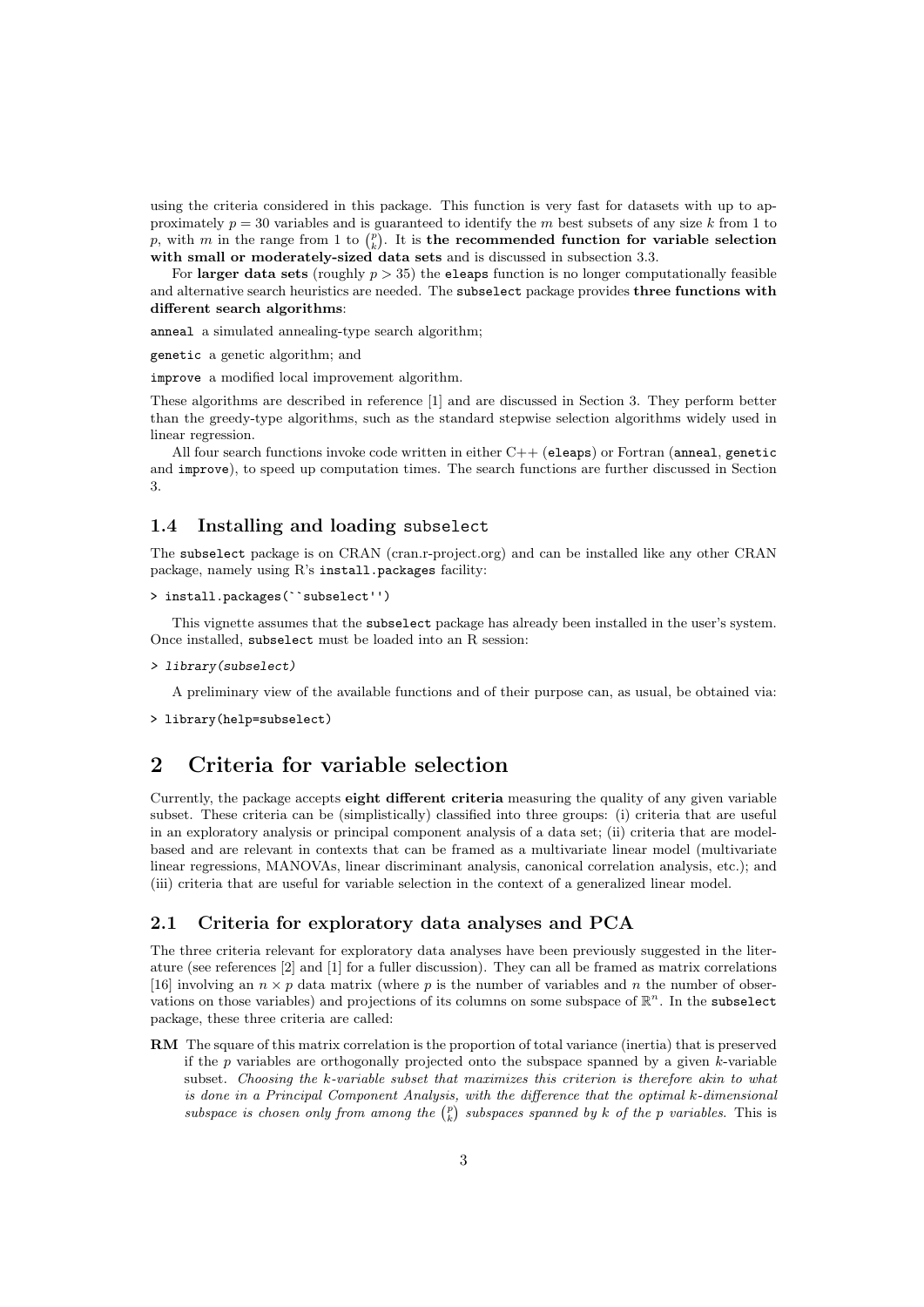the second of McCabe's four criteria for what he terms *principal variables* [13]. See Subsection 2.1.1 for more details.

- GCD Yanai's *Generalized Coefficient of Determination* [16] is a measure of the closeness of two subspaces that is closely related to the *gap metric* [7]. More precisely, it is the average of the squared canonical correlations between two sets of variables spanning each of the subspaces [16]. In this context, these subspaces are the subspace spanned by  $g$  Principal Components of the full,  $p$ -variable, data set; and the subspace spanned by a  $k$ -variable subset of those  $p$  variables. By default the PCs considered are the *first g* PCs, and the number of variables and PCs considered is the same  $(k = q)$ , but other options can be specified by the user. Maximizing the GCD corresponds to chosing the k variables that span a subspace that is as close as possible to the principal subspace spanned by the g principal components that were specified. See Subsection 2.1.2 for more details.
- **RV** Escoufier's RV-criterion [18] measures the similarity of the *n*-point configurations defined by the  $n$  rows of two (comparable) data matrices, allowing for translations of the origin, rigid rotations and global changes of scale. In this case, the two matrices that are compared are the original data matrix **X** and the matrix  $P_kX$  which results from projecting the p columns of X onto a k-dimensional subspace spanned by  $k$  of the  $p$  original variables. Maximizing this criterion, among all k-variable subsets, corresponds to choosing the k variables that span the subspace which best reproduces the original n-point configuration, allowing for translations of the origin, rigid rotations and global changes of scale. See Subsection 2.1.3 for more details.

The package functions that compute the values of these indices (described below) all have the following two input arguments:

mat denotes the covariance or correlation matrix of the full data set;

indices is the vector, matrix or 3-d array of integers giving sets of integers identifying the variables in the subsets of interest.

The function for the GCD coefficient has an additional argument, described in subsection 2.1.2.

### 2.1.1 The RM coefficient

### Motivation and definition

It is well-known that the first k principal components of an  $n \times p$  data set are the k linear combinations of the  $p$  original variables which span the subspace that maximizes the proportion of total variance retained, if the data are orthogonally projected onto that subspace. A similar problem, but considering only the subspaces that are spanned by k-variable subsets of the p original variables, can be formulated  $[2]$  as follows: determine the k-variable subset which maximizes the square of the RM coefficient,

$$
RM = \text{corr}(\mathbf{X}, \mathbf{P}_k \mathbf{X}) = \sqrt{\frac{\text{tr}(\mathbf{X}^t \mathbf{P}_k \mathbf{X})}{\text{tr}(\mathbf{X}^t \mathbf{X})}} = \sqrt{\frac{\sum_{i=1}^p \lambda_i (r_m)_i^2}{\sum_{j=1}^p \lambda_j}} = \sqrt{\frac{\text{tr}([\mathbf{S}^2]_{(\mathcal{K})} \mathbf{S}_{\mathcal{K}}^{-1})}{\text{tr}(\mathbf{S})}},\tag{1}
$$

with corr denoting the matrix correlation;  $\mathbf{tr}$  the matrix trace; and where

- X is the full (column-centered or possibly standardized) data matrix;
- $P_k$  is the matrix of orthogonal projections on the subspace spanned by a given k-variable subset;
- $S = \frac{1}{n}X^t X$  is the  $p \times p$  covariance (or correlation) matrix of the full data set;
- $K$  denotes the index set of the k variables in the variable subset;
- $\mathbf{S}_{\mathcal{K}}$  is the  $k \times k$  principal submatrix of matrix **S** which results from retaining the rows/columns whose indices belong to  $K$ ;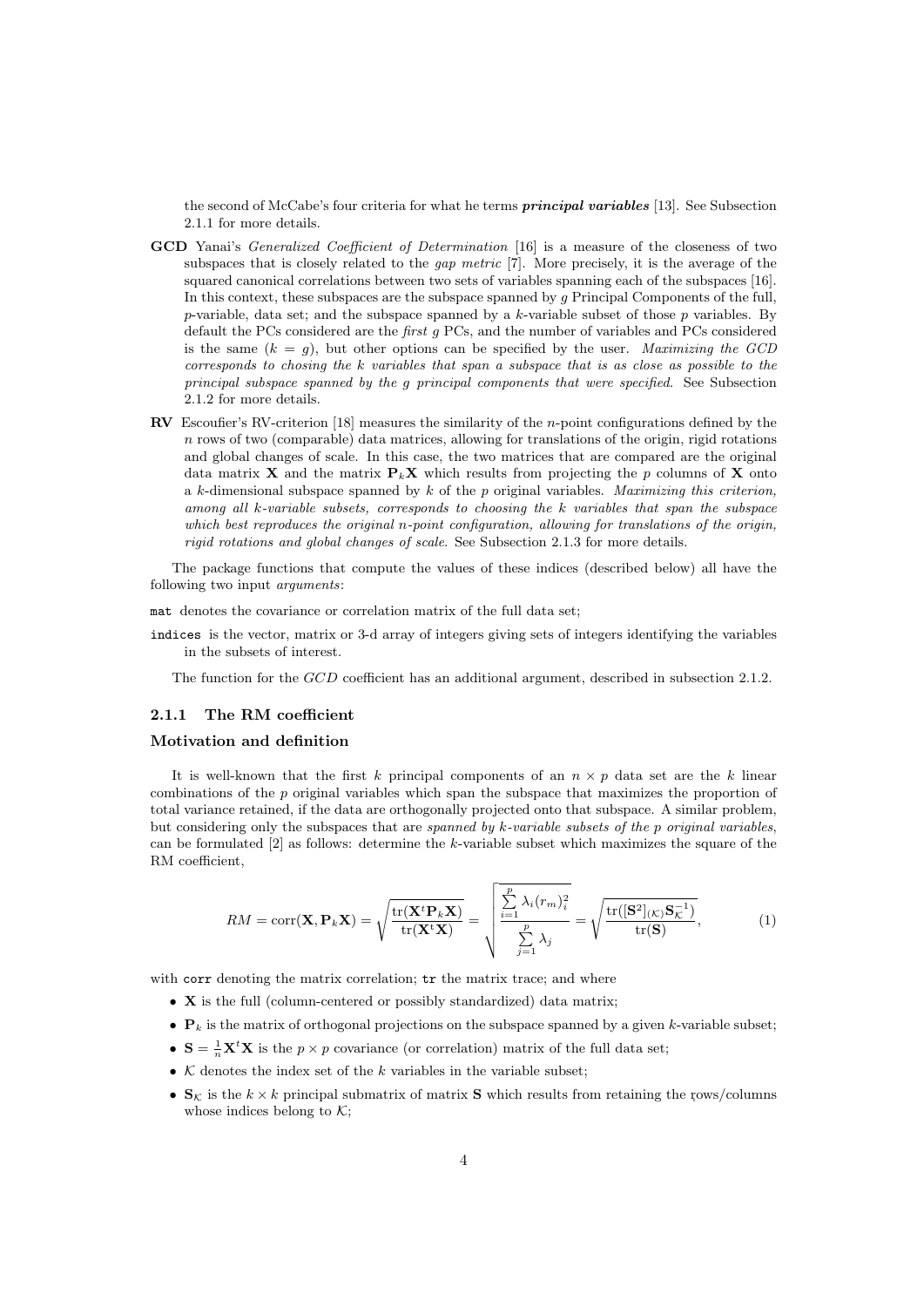- $[\mathbf{S}^2]_{(\mathcal{K})}$  is the  $k \times k$  principal submatrix of  $\mathbf{S}^2$  obtained by retaining the rows/columns associated with set  $K$ .
- $\lambda_i$  stands for the *i*-th largest eigenvalue of the covariance (or correlation) matrix defined by **X**;
- $r<sub>m</sub>$  stands for the multiple correlation between the *i*-th principal component of the full data set and the k-variable subset.

The values of the RM coefficient will lie in the interval  $[0, 1]$ , with larger values indicating a higher proportion of explained variance. Note that it is not relevant whether sample (co)variances (with denominator  $n-1$ ), or even the sums of squares and products matrices, are used instead of matrix S as defined above: RM is insensitive to multiplication of S by a constant.

#### The rm.coef function

The subselect package provides the function  $rm.coef$  which computes the RM coefficient, given a positive definite matrix (function argument mat, corresponding to S in the final expression of equation (1)) and a vector with k indices (function argument indices, corresponding to  $K$  in (1)):

> rm.coef(mat,indices)

The **rm.coef** function uses the final expression in equation (1). In the standard setting, matrix **S** is a covariance or correlation matrix for the full data set, but it may be any positive definite matrix, such as a matrix of non-central second moments.

### Examples

As an example of the use of the **rm.coef** function, let us compute the value of the RM coefficient for the two petal measurements in Fisher's *iris* data (variables 3 and 4, respectively, Petal.Length and Petal.Width; see help(iris) in a standard R session for more information on this data set). This can be obtained as follows, using rm.coef's only two arguments:

```
> rm.coef(mat=var(iris[,-5]),indices=c(3,4))
```

```
[1] 0.9655367
```
 $\ddot{\phantom{1}}$ 

The square of this value,

 $> rm.coef(var(iris[, -5]), c(3,4))$ <sup>2</sup>

[1] 0.9322611

>

gives the proportion of total variability that is preserved if the four morphometric variables were orthogonally projected onto the subspace spanned by the petal measurements. It is quite often the case that this value is not very much smaller than the proportion of total variability that is accounted for by the same number of principal components [2].

If more than one subset of a given cardinality is desired, the indices argument should be given as a matrix whose rows provide the indices of the variables in each subset. For example, the RM coefficients for the three-variable subsets of the *iris* data, given by variables  $\{1, 2, 3\}$  and  $\{1, 2, 4\}$  are requested by the command:

> rm.coef(var(iris[,-5]), indices=matrix(nrow=2,ncol=3,byrow=TRUE,c(1,2,3,1,2,4)))

[1] 0.9960440 0.9890406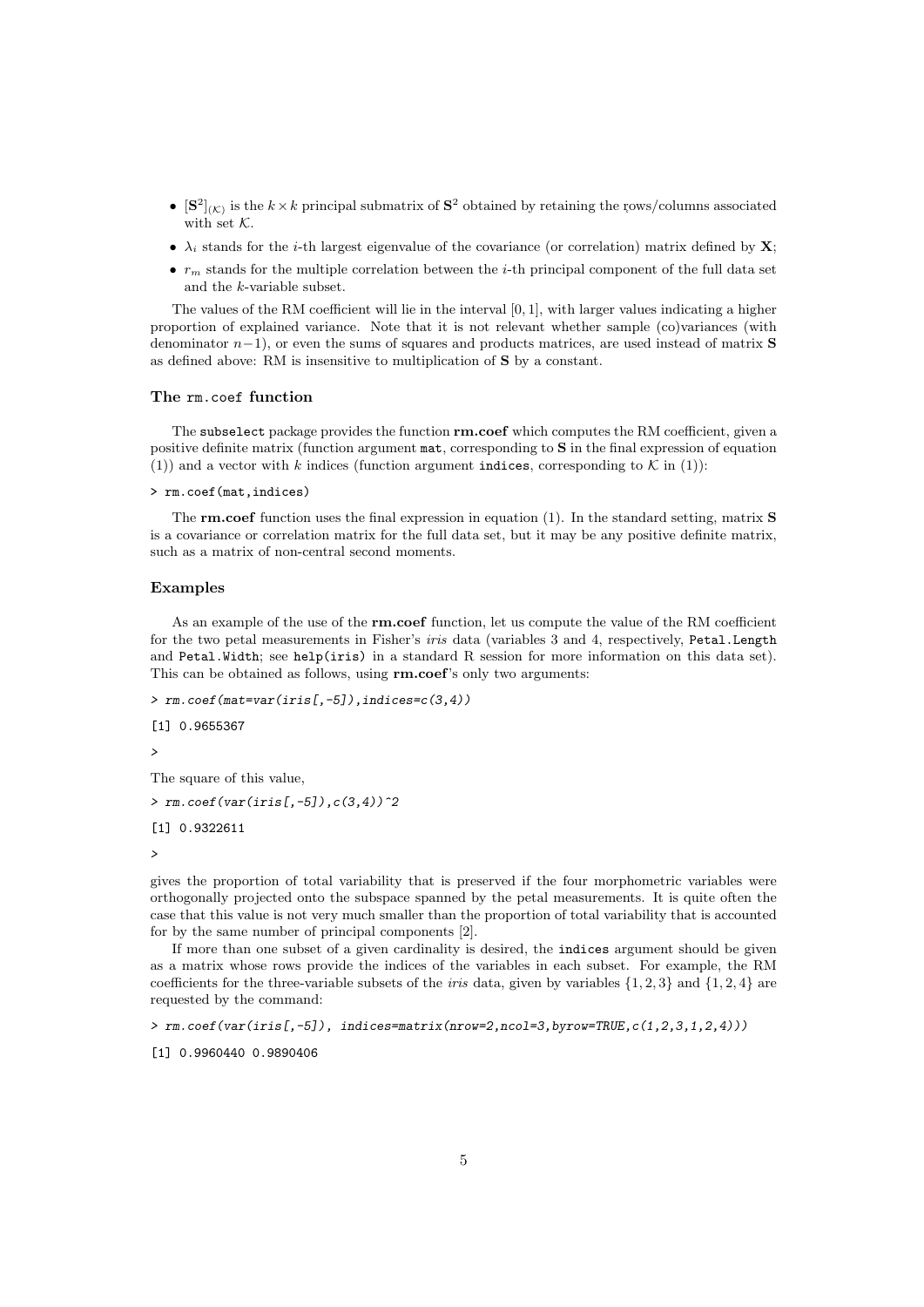The argument indices can also be a three-dimensional array, if subsets of different cardinalities are desired. In this case, the third dimension of indices is associated with different cardinalities. This option is especially useful when applying the rm.coef function to the output of the search algorithms (see Section 3), if more than one cardinality has been requested.

An example for the less frequent case, where the request is built from scratch, is now given. It computes the value of RM for two 1-variable subsets and two 3-variable subsets:

```
> subsets \leq array(data=c(3,2,0,0,0,0,1,1,2,2,3,4), dim=c(2,3,2))
> colnames(subsets) <- paste("V",1:3,sep="")
> rownames(subsets) <- paste("Solution",1:2)
> dimnames(subsets)[[3]]<-paste("Size",c(1,3))
> subsets
, , Size 1
          V1 V2 V3
Solution 1 3 0 0
Solution 2 2 0 0
, , Size 3
           V1 V2 V3
Solution 1 1 2 3
Solution 2 1 2 4
> rm.coef(var(iris[,-5]),indices=subsets)
             Size 1 Size 3
Solution 1 0.9595974 0.9960440
Solution 2 0.4309721 0.9890406
```
The output places the values for each cardinality in a different column. Notice how the missing variable indices for the lower cardinalities are given as zeroes,

### 2.1.2 The GCD coefficient

### Motivation and definition

In the standard setting for the subselect package, given a  $p$ -variable data set and a subset of  $q$  of its principal components, the GCD criterion is a measure of similarity between the principal subspace spanned by the  $g$  specified principal components and the subspace spanned by a given  $k$ -variable subset of the original variables [2].

The GCD is the matrix correlation between the matrix  $P_k$  of orthogonal projections on the subspace spanned by a given k-variable subset and the matrix  $P_g$  of orthogonal projections on the subspace spanned by the  $g$  given principal components of the full data set  $[2]$ :

$$
GCD = \text{corr}(\mathbf{P}_k, \mathbf{P}_g) = \frac{\text{tr}(\mathbf{P}_k \cdot \mathbf{P}_g)}{\sqrt{k \cdot g}} = \frac{1}{\sqrt{kg}} \sum_{i \in \mathcal{G}} (r_m)_i^2 = \text{tr}([\mathbf{S}_{\{\mathcal{G}\}}]_{(\mathcal{K})} \mathbf{S}_{\mathcal{K}}^{-1}) / \sqrt{g k},\tag{2}
$$

where

- K, S,  $S_K$  and  $(r_m)_i$  are all defined as above (subsection 2.1.1);
- $\mathcal G$  denotes the index set of the  $q$  principal components in the PC subset;
- $S_{\{\mathcal{G}\}}$  is the  $p \times p$  matrix of rank g that results from retaining only the g terms in the spectral decomposition of  $S$  that are associated with the PC indices in the set  $G$ ;
- $[\mathbf{S}_{\{\mathcal{G}\}}](\kappa)$  is the  $k\times k$  principal submatrix of  $\mathbf{S}_{\{\mathcal{G}\}}$  that results from retaining only the rows/columns whose indices are in  $K$ .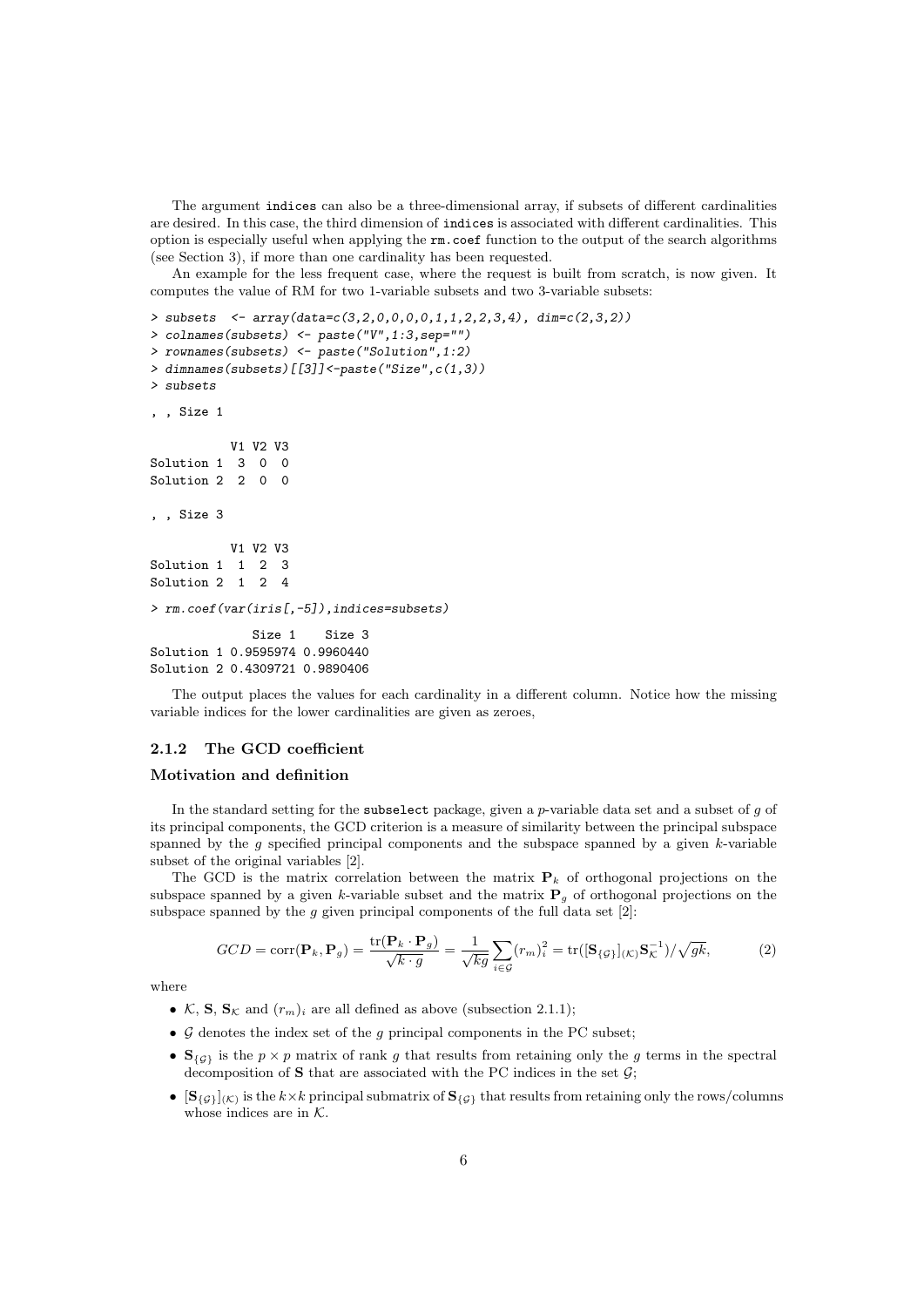The values of the GCD coefficient are in the interval  $[0, 1]$ , with larger values indicating greater similarity between the subspaces.

#### The gcd.coef function

The gcd.coef function computes the GCD coefficient for a given positive definite matrix (function argument mat, corresponding to matrix  $S$  in the final expression of equation (2)), a given vector of k variable indices (function argument indices, corresponding to  $K$  in (2)), and a given vector of g PC indices (function argument pcindices, corresponding to  $G$  in (2)):

#### > gcd.coef(mat,indices,pcindices)

If the pcindices argument is not specified, by default it is set to the first  $k$  PCs, where  $k$  is the size of the variable subset defined by argument indices.

The value of the GCD is computed using the final expression in equation (2). Matrix S (the input argument mat) is usually the covariance or correlation matrix for the full p-variable data set, but there may be other contexts where the final expression in (2) makes sense.

### Examples

The value of the GCD coefficient for the first two covariance-matrix PCs in Fisher's *iris* data and the two petal measurements can be obtained as following:

```
> gcd.coef(var(iris[, -5]), ind=c(3,4), pcind=c(1,2))
```

```
[1] 0.4993048
```
>

The two sepal measurements span a subspace that is much closer to the principal plane:

 $> \text{gcd.coeff}(\text{var}(iris[, -5]), ind=c(1,2))$ 

[1] 0.9073201

>

As with the RM coefficient the value of the GCD coefficient for multiple subsets can be requested by providing the argument mat as a matrix (if the subsets are all of the same cardinality) or a threedimensional array (for subsets of different cardinalities) (see subsection 2.1.1 for examples). In this case, however, the PC indices requested via the argument pcindices must use the same vector for each function call.

### 2.1.3 The RV coefficient

### Motivation and definition

As already stated, Escoufier's RV-criterion [18] measures the similarity of the n-point configurations defined by the n rows of two (comparable) data matrices, allowing for translations of the origin, rigid rotations and global changes of scale. The criterion is defined, in this context, as the matrix correlation between the matrices  $\mathbf{X} \mathbf{X}^t$  and  $\mathbf{P}_k \mathbf{X} \mathbf{X}^t \mathbf{P}_k$  (where  $\mathbf{X}$  and  $\mathbf{P}_k$  are defined as above) [1]:

$$
RV = corr(\mathbf{XX}^t, \mathbf{P}_k \mathbf{XX}^t \mathbf{P}_k) = \frac{1}{\sqrt{tr(\mathbf{S}^2)}} \cdot \sqrt{tr\left( [\mathbf{S}^2]_{(K)} [\mathbf{S}_k]^{-1} \right)^2},
$$
(3)

 $(\mathbf{S}, \mathbf{S}_{\mathcal{K}} \text{ and } [\mathbf{S}^2]_{(\mathcal{K})}$  are defined as in section 2.1.1).

Possible values for the RV coefficient lie in the interval  $[0, 1]$ , with larger values indicating more similarity between the two *n*-point configurations.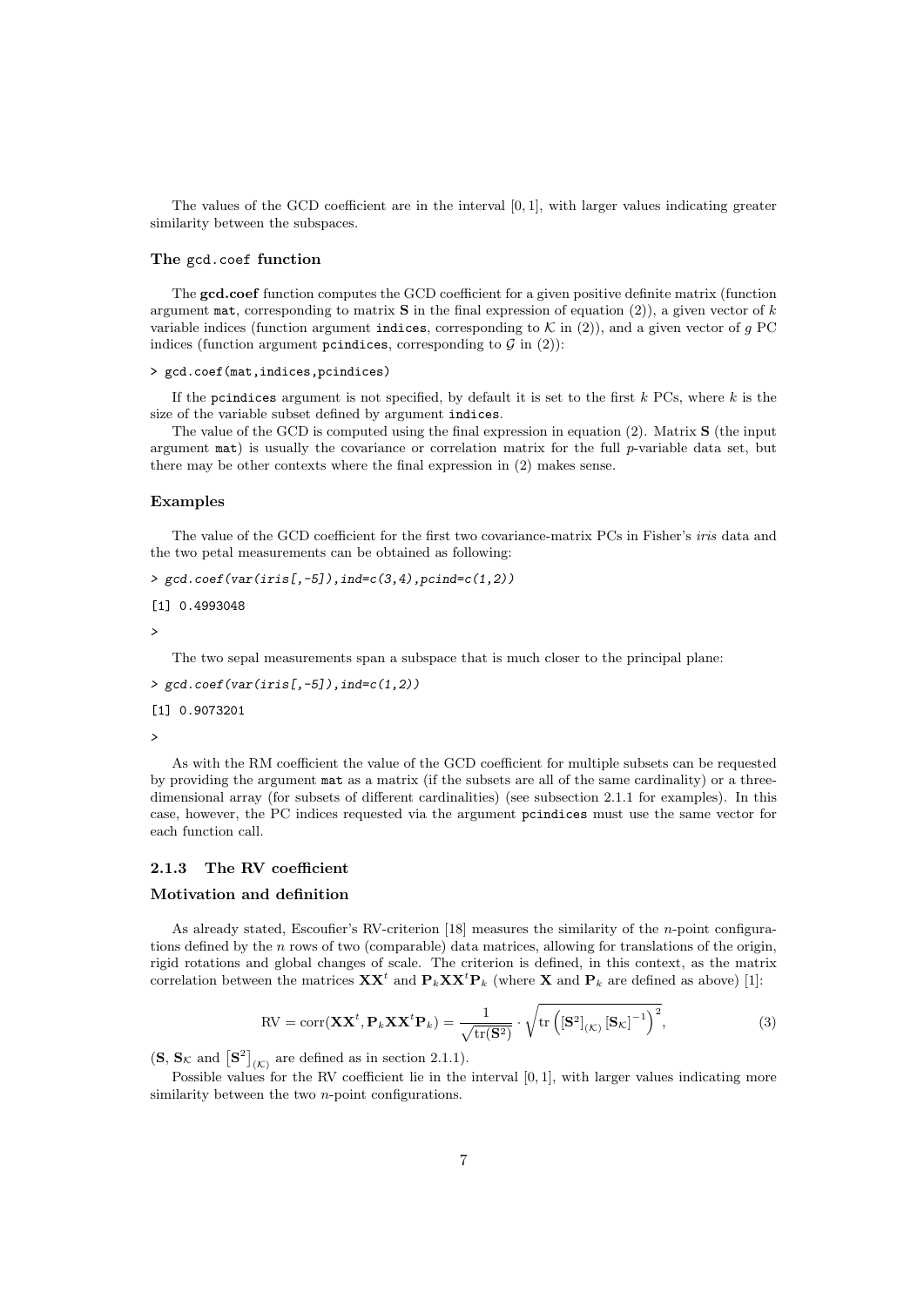#### The rv.coef function

The value of the RV coefficient, for a given positive definite matrix (function argument mat, corresponding to matrix **S** in the final expression of equation (3)) and a given vector of k variable indices (function argument indices, corresponding to  $K$  in equation (3)), can be computed using the rv.coef function:

> rv.coef(mat,indices)

### Examples

The farm data set (included in this package), has  $n = 99$  individuals, observed in each of  $p = 62$ variables. The RV coefficient reveals that the 99-point configuration of the standardized data in  $\mathbb{R}^{62}$ is fairly similar to the configuration that results from the orthogonal projection of those 99 points on the subspace spanned by variables number 2, 37, 57 and 59:

```
> data(farm)
> rv.coef(cor(farm),ind=c(2,37,57,59))
```

```
[1] 0.8304743
```
For two different variable subsets of size 4, the argument indices is given as a matrix, whose rows indicate the variable indices for each subset. For example, the RV-coefficients of the four-variable subsets  $\{2, 12, 56, 59\}$  and  $\{2, 3, 11, 59\}$ , are requested by the command:

> rv.coef(cor(farm), indices=matrix(nrow=2,ncol=4,byrow=TRUE,c(2,12,56,59,2,3,11,59)))

```
[1] 0.8315621 0.8295819
```
>

### 2.2 Criteria for a Multivariate Linear model context

Different statistical methods arise within the general framework of a multivariate linear model [9]:

$$
\mathbf{X} = \mathbf{A}\Psi + \mathbf{U},
$$

where **X** is an  $n \times p$  data matrix of original variables, **A** is a known  $(n \times q)$  design matrix,  $\Psi$  is a  $(q \times p)$ matrix of unknown parameters and U is a  $(n \times p)$  matrix of error vectors. Particular cases in this setting include, among others, [Multivariate] Analysis of Variance ([M]ANOVA), Linear Discriminant Analyis (LDA) and Canonical Correlation Analysis (CCA). Here we will be particularly concerned with contexts where a selection of subsets of X is warranted, the classical cases being LDA and CCA.

In these statistical methods, variable subsets are often assessed according to their contribution to the violation of an additional reference hypothesis,  $H_0 : \mathbf{C} \Psi = 0$ , where **C** is a known coefficient matrix of rank  $r$  [9].

For example, in LDA  $\bf{X}$  is a matrix of n observations, divided by q groups, on p attributes;  $\bf{A}$ is a matrix of group indicators; and  $\Psi$  is a matrix of group-specific population means. In this case, the rows of C specify  $q-1$  contrasts, stating the equality of population means across groups. Hence,  $r = min(p, q - 1)$ , and any index of the extent of  $H_0$  violations can be interpreted as a measure of group separation.

In Canonical Correlation Analysis,  $\mathbf{A} = [\mathbf{1}_n \mathbf{Y}]$  where  $\mathbf{1}_n$  is a vector of ones, the columns of **X** and Y are n observations on two different sets of variables, the reference hypothesis,  $H_0$ : C  $\Psi$  =  $[0 I_q] \left[ \Psi_0^t \Psi_Y^t \right]^t = 0$ , states that the two sets are uncorrelated, and  $r = min(rank(\mathbf{X}), rank(\mathbf{Y}))$ . Indicators for the violation of  $H_0$  are measures of linear association between the X and Y variable sets. We note that in this context only the variables associated with the  $X$  group are selected, while the Y group of variables remains fixed.

When  $Y = y$  consists of a single (response) variable this problem becomes the traditional variable selection problem in Linear Regression, usually modelled as  $y=[1_n \textbf{X}]\left[\beta_0 \textbf{ \textit{B}}_X\right]^t + \epsilon$ . While subselect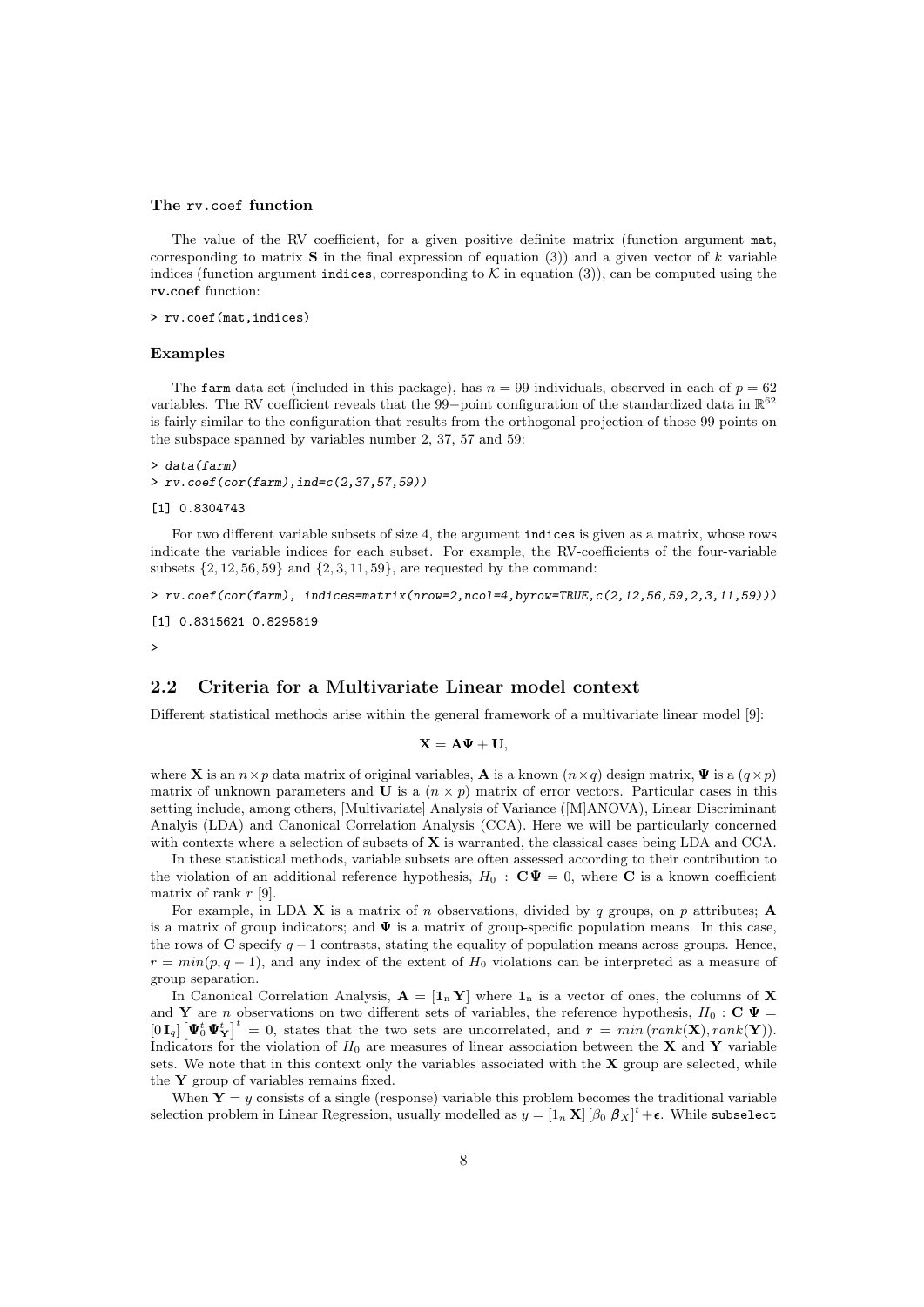can also be used with reasonable results in multivariate regression models  $\mathbf{Y} = \left[1_n \mathbf{X}\right] \left[\beta_0 \beta_X\right]^t + \epsilon$ , with  $Y$  having more than one column, the symmetric association indices considered in subselect were not designed to measure the quality of  $\bf{Y}$  predictions. In multivariate prediction problems other (non-symmetric) measures such as those discussed in Rencher [17] and McQuarrie and Tsai [14] may be more relevant. In univariate regression all these measures are monotone functions of the traditional coefficient of determination, which is also the index considered by subselect.

It is well known that, under classical Gaussian assumptions, test statistics for  $H_0$  are given by several increasing functions of the r positive eigenvalues of a product matrix  $T^{-1}H$ , with T and H the total and effect matrices of Sum of Squares and Cross Product (SSCP) deviations associated with  $H_0$ , such that

$$
\mathbf{T} = \mathbf{H} + \mathbf{E},
$$

where matrix **E** is the matrix of residual SSCP. The former SSCP matrices are given by  $T = X^t(I_p - I_p)$  $(\mathbf{P}_{\omega})\mathbf{X}$  and  $\mathbf{H} = \mathbf{X}^t(\mathbf{P}_{\Omega} - \mathbf{P}_{\omega})\mathbf{X}$ , where  $\mathbf{I}_p$  is an identity matrix,  $\mathbf{P}_{\Omega} = \mathbf{A}(\mathbf{A}^t\mathbf{A})^{-} \mathbf{A}^t$  and

$$
\mathbf{P}_{\omega} = \mathbf{A} (\mathbf{A}^t \mathbf{A})^- \mathbf{A}^t - \mathbf{A} (\mathbf{A}^t \mathbf{A})^- \mathbf{C}^t [\mathbf{C} (\mathbf{A}^t \mathbf{A})^- \mathbf{C}^t]^- \mathbf{C} (\mathbf{A}^t \mathbf{A})^- \mathbf{A}^t,
$$

are projection matrices on the spaces spanned by the columns of  $\bf{A}$  (space  $\Omega$ ) and by the linear combinations of these columns that satisfy the reference hypothesis (space  $\omega$ ). In these formulas  $M<sup>t</sup>$ denotes the transpose of matrix M, and M<sup>−</sup> a generalized inverse. Furthermore, whether or not the classical assumptions hold, the same eigenvalues can be used to define descriptive indices that measure an "effect" characterized by the violation of  $H_0$ .

#### 2.2.1 Four criteria

In the subselect package four effect-size indices, which are monotone functions of the traditional test statistics, are used as comparison criteria. These indices are called:

- **Ccr12** The  $ccr_1^2$  index is a function of the traditional Roy first root test statistic [19],  $\lambda_1$ , for the violation of the linear hypothesis of the form  $H_0$  :  $C\Psi = 0$ . Maximizing this criterion is equivalent to maximizing Roy's first root (see Subsection 2.2.3 for more details).
- **Tau2** The  $\tau^2$  index is a function of the traditional Wilks' Lambda statistic [20]. Maximizing this criterion is equivalent to minimizing Wilks' Lambda (see Subsection 2.2.4).
- **Xi2** The  $\xi^2$  coefficient is a function of the Bartlett-Pillai trace test statistic [15] Maximizing this criterion is equivalent to maximizing the Bartlett-Pillai statistic (see Subsection 2.2.5).
- **Zeta2** The index  $\zeta^2$  is a function of the traditional Lawley-Hotelling trace test statistic [12] [8]. Maximizing this criterion is equivalent to maximizing the Lawley-Hotelling statistic (see Subsection 2.2.6).

Cramer and Nicewander [3] introduced these indices in the context of CCA, and Huberty [9] discusses their use in the context of LDA and MANOVA. In all four cases, the indices are defined so that their values lie between 0 and 1, and the larger the index value, the better the variable subset as a surrogate for the full data set. In the specific case of a multiple linear regression (with a single response variable), all four indices are equal to the standard coefficient of determination,  $R^2$ . However, in multivariate problems with  $r > 1$  the indices differ because they place different emphasis on canonical directions associated with the effect under study. In particular,  $ccr_1^2$  only considers the first canonical direction,  $\xi^2$  weights all r directions in a balanced way, and  $\tau^2$ ,  $\zeta^2$  are intermediate indices that emphasize the main directions (see reference [4] for further details).

The four package functions that compute the values of these indices are called \*.coef, where the asterisk denotes the above criterion name. These functions have six input arguments:

mat denotes the Total SSCP matrix T;

- H denotes the effects SSCP matrix of relevance for the particular case at hand (see subsection 2.2.2 for more details);
- r denotes the rank of the H matrix (except in degenerate cases see the help files for each \*.coef function);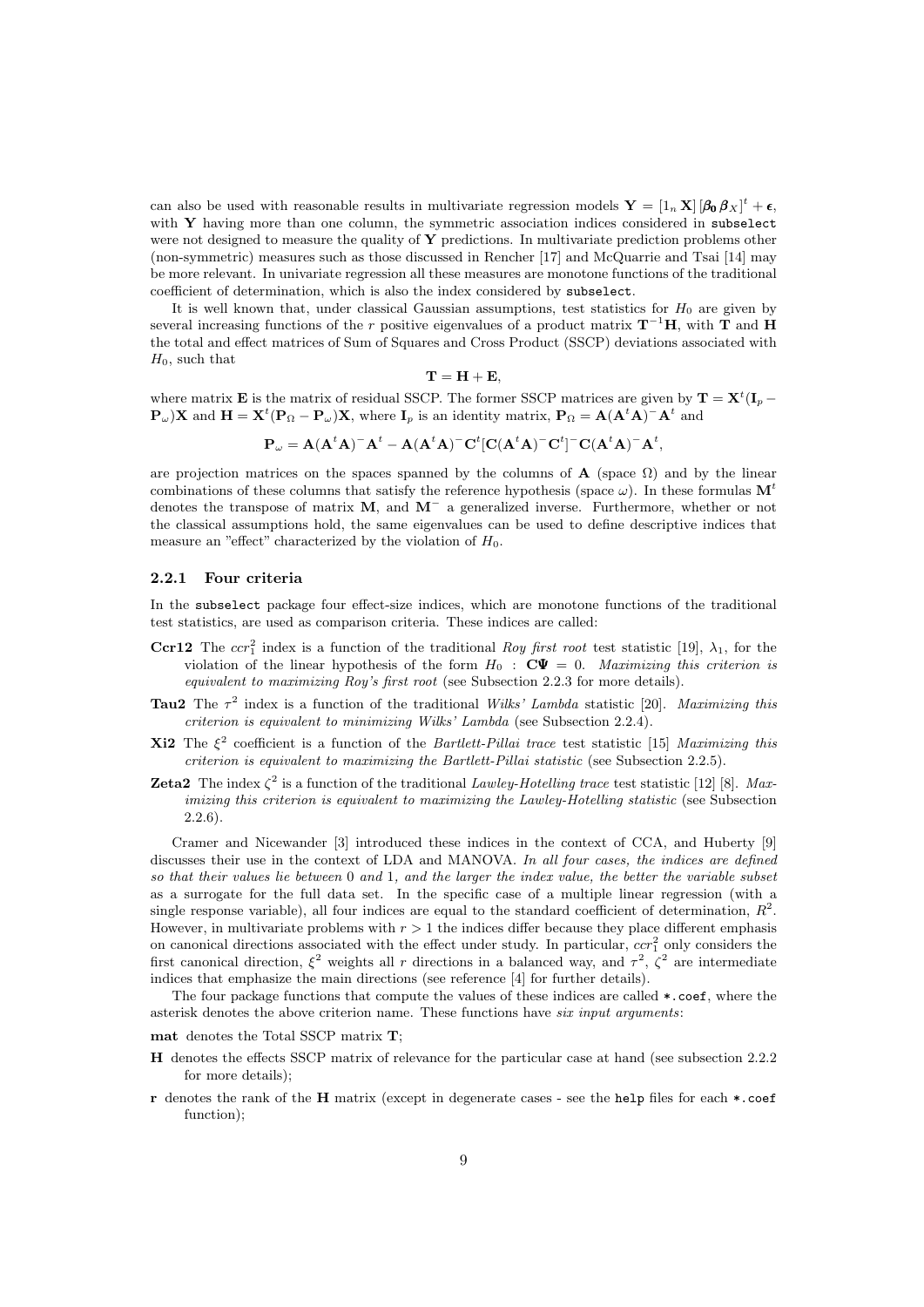- indices is the vector, matrix or 3-d array of integers that identify the variables in the subsets of interest;
- tolval and tolsym are parameters used to check for ill-conditioning of the matrix mat, and the symmetry of matrices mat and H (see the help files for more details).

#### 2.2.2 Creating the SSCP matrices

The relevant Sum of Squares and Cross-Products Effect matrix H is specific to each context in which model-based variable selection arises. Computing these matrices can sometimes be time-consuming and the direct application of the formulas described in the previous subsection can lead to large rounding errors. The subselect package provides helper functions which, for standard contexts, create both the SSCP Effects matrix  $H$  and the SSCP Total matrix  $T$ , using sound numerical procedures based on singular value decompositions, as well as computing the presumed rank  $r$  of  $H$ .

The output from these functions can be used as input for both the functions that compute the model-based criteria of quality for a given variable subset (discussed in the subsections below) and for the search functions that seek the best subsets of variables for a given data set (see Section 3).

For the multivariate linear model context, subselect provides three such helper functions. For all three functions, the output is a list of four objects:

**mat** is the relevant Total SSCP matrix **T** divided by  $n-1$  (where n is the number of rows in the data matrix);

H is the relevant Effect SSCP matrix divided by  $n-1$ ;

 $r$  is the rank of matrix  $H$ ;

call is the function call which generated the output.

The fact that mat and T are not defined as the standard SSCP matrices, but rather divided by  $n-1$  is of no consequence, since multiplying T and H by a common scalar does not affect the criteria values.

The three helper functions currently available for the multivariate linear model context are the following:

#### The lmHmat function for linear regression and CCA

The function lmHmat creates the necessary SSCP matrices for a *linear regression* or *canonical* correlation analysis context. In a (possibly multivariate response) linear regression context, it is assumed that the response variables are fixed and a subset of the predictor variables is being assessed. In a canonical correlation analysis context, it is assumed that one of the two groups of variables is fixed, and it is a subset of the second group of variables that is being assessed (variable selection in both groups will currently have to be done via a 2-step approach). This function takes by default the following arguments:

- x is a matrix containing the full set of predictor variables, in the regression context, or the group of variables in which a variable subset is to be chosen in the CCA context.
- y is a matrix or vector containing the set of fixed response variables, in the regression context, or the set of fixed variables in the CCA context.

There is an S3 method for arguments x and y of class data.frame, as well as methods for classes formula and lm, that replace the input arguments by:

formula a standard linear model formula  $y \sim x_1 + x_2 + ...$  defining the model relation between response and predictor variables (in the regression context) or fixed and assessed variables in the CCA context.

data a data frame from which variables specified in formula are preferentially to be taken.

or

fitdlmmodel an object of class lm, as produced by R's lm function.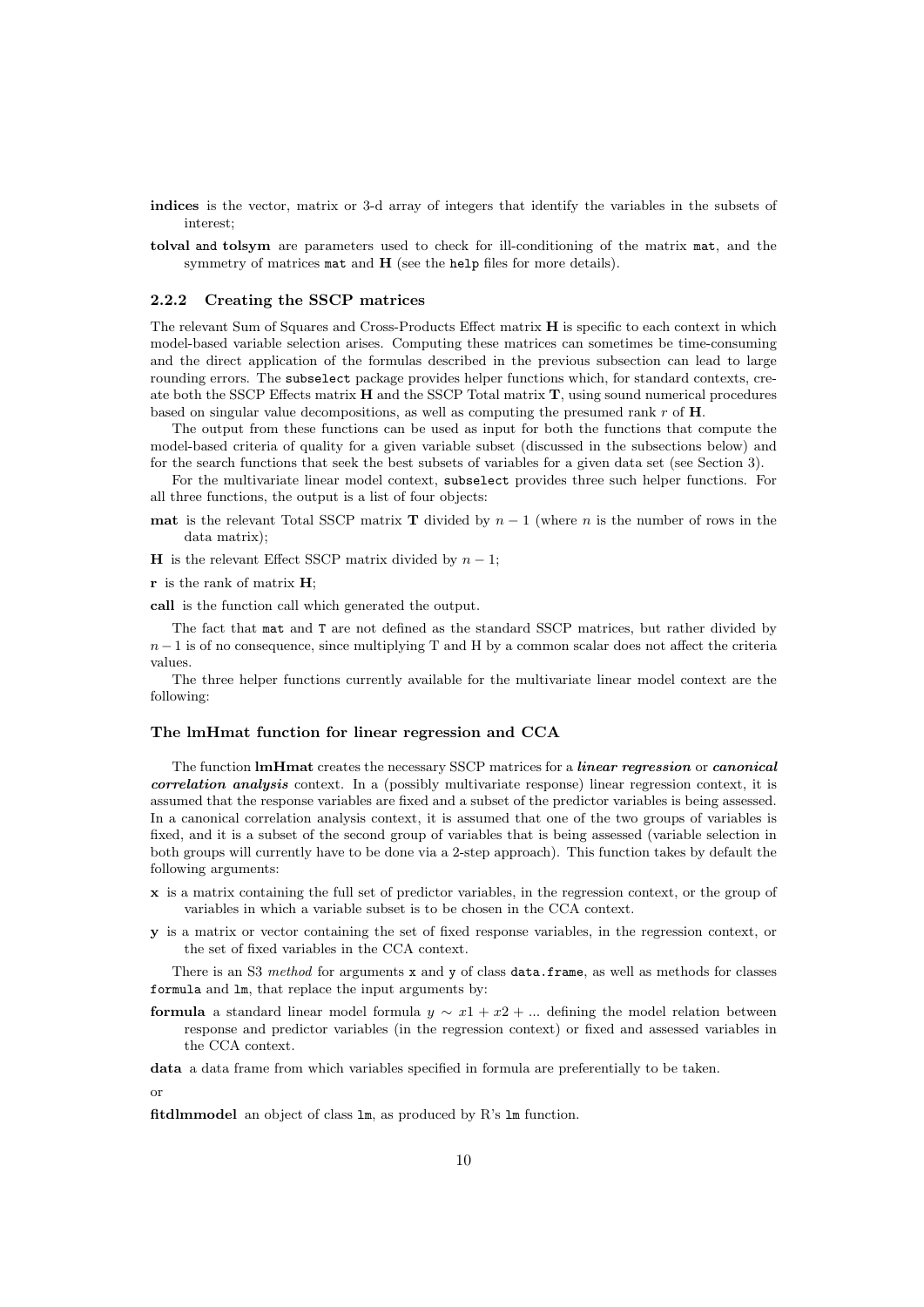In this context, the output object mat is the covariance matrix  $T_x$  of the x variables; object H is the covariance matrix  $H_{x|y}$  of the projections of the x variables on the space spanned by the y variables; and  $r$  is the expected rank of the  $H$  matrix which, under the assumption of linear independence, equals the minimum between the number of variables in the x and y sets (the true rank of  $\bf{H}$  can be different if the linear independence condition fails). See the lmHmat help file for more information.

Example. An example of the use of the helper function lmHmat involves the iris data set. The goal is to study the (univariate response) multiple linear regression of variable Sepal.Length (the first variable in the iris data frame) on the three remaining predictors.

```
> lmHmat(x=iris[,2:4], y=iris[,1])
```
\$mat

```
Sepal.Width Petal.Length Petal.Width
Sepal.Width  0.1899794 -0.3296564 -0.1216394
Petal.Length -0.3296564 3.1162779 1.2956094
Petal.Width -0.1216394 1.2956094 0.5810063
$HSepal.Width Petal.Length Petal.Width
Sepal.Width 0.00262602 -0.07886075 -0.03194931
Petal.Length -0.07886075 2.36822983 0.95945448<br>Petal.Width -0.03194931 0.95945448 0.38870928
Petal.Width -0.03194931$r
[1] 1$call
lmHmat.data frame(x = iris[, 2:4], y = iris[, 1]
```
### The ldaHmat function for linear discriminant analysis

This function takes by default the following arguments:

x is a matrix containing the discriminating variables, from which a subset is being considered.

grouping is a factor specifying the class to which each observation belongs.

There are S3 methods for

- class data.frame input argument x;
- input object of class formula.

With these methods, the input arguments for **IdaHmat** can be given as:

formula a formula of the form grouping  $\sim x1+x2+\dots$  where the x variables denote the discriminating variables.

data a data frame from which variables specified in formula are preferentially to be taken.

In this context, the output objects mat and  $H$  are the standard total  $(T)$  and between-group (H) SSCP matrices of Fisher's linear discriminant analysis; and output object r is the rank of the between-group matrix H, which equals the minimum between the number of discriminators and the number of groups minus one (although the true rank of H can be different, if the discriminators are linearly dependent).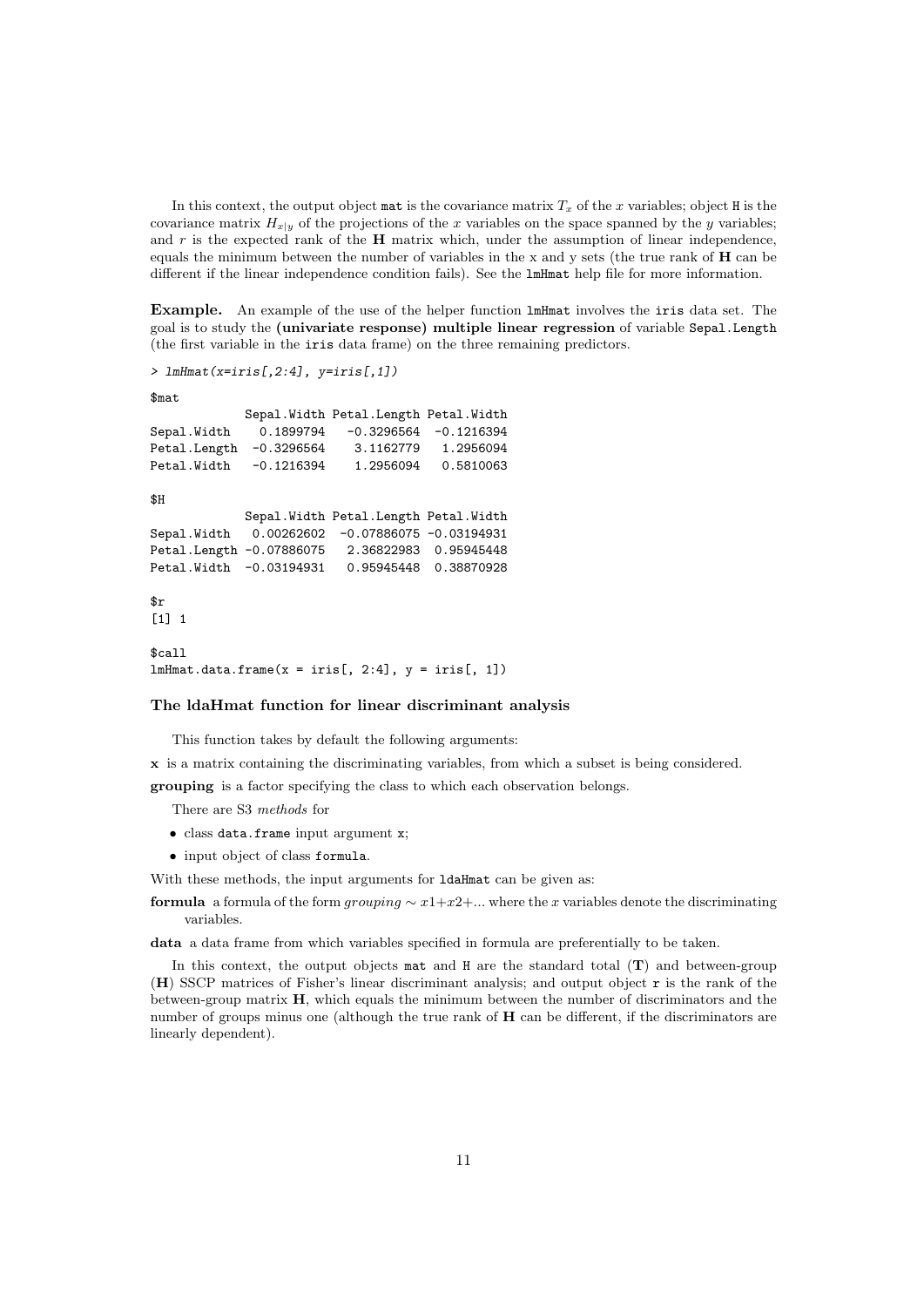Examples A simple example of the use of function ldaHmat again involves the iris data set. We seek to discriminate the three iris species, using the four morphometric variables as discriminators.

```
> ldaHmat(x=iris[,1:4], grouping=iris$Species)
```
\$mat Sepal.Length Sepal.Width Petal.Length Petal.Width Sepal.Length 102.168333 -6.322667 189.8730 76.92433 Sepal.Width -6.322667 28.306933 -49.1188 -18.12427 Petal.Length 189.873000 -49.118800 464.3254 193.04580 Petal.Width 76.924333 -18.124267 193.0458 86.56993  $$H$ Sepal.Length Sepal.Width Petal.Length Petal.Width<br>63.21213 -19.95267 165.2484 71.27933 Sepal.Length 63.21213 -19.95267 165.2484 71.27933 Sepal.Width -19.95267 11.34493 -57.2396 -22.93267<br>Petal.Length 165.24840 -57.23960 437.1028 186.77400 Petal.Length 165.24840 -57.23960 437.1028 186.77400 Petal.Width 71.27933 -22.93267 186.7740 80.41333 \$r [1] 2 \$call  $l$ daHmat.data.frame(x = iris[, 1:4], grouping = iris\$Species) In the same example, the function could have been invoked as: > attach(iris) > ldaHmat(Species ~ Sepal.Length + Sepal.Width + Petal.Length + Petal.Width) \$mat Sepal.Length Sepal.Width Petal.Length Petal.Width Sepal.Length 102.168333 -6.322667 189.8730 76.92433 Sepal.Width -6.322667 28.306933 -49.1188 -18.12427 Petal.Length 189.873000 -49.118800 464.3254 193.04580<br>Petal.Width 76.924333 -18.124267 193.0458 86.56993 Petal.Width 76.924333 -18.124267 193.0458 86.56993 \$H Sepal.Length Sepal.Width Petal.Length Petal.Width Sepal.Length 63.21213 -19.95267 165.2484 71.27933 Sepal.Width -19.95267 11.34493 -57.2396 -22.93267<br>Petal.Length 165.24840 -57.23960 437.1028 186.77400 Petal.Length 165.24840 -57.23960 437.1028 186.77400 Petal.Width 71.27933 -22.93267 186.7740 80.41333  $\mathbf{fr}$  $\lceil 1 \rceil$  2 \$call ldaHmat.formula(formula = Species ~ Sepal.Length + Sepal.Width + Petal.Length + Petal.Width) > detach(iris)

### The glhHmat function for a general linear hypthesis context

The function glhHmat creates the appropriate SSCP matrices for any problem that can be described as an instance of the *general multivariate linear model*  $X = A\Psi + U$ , with a reference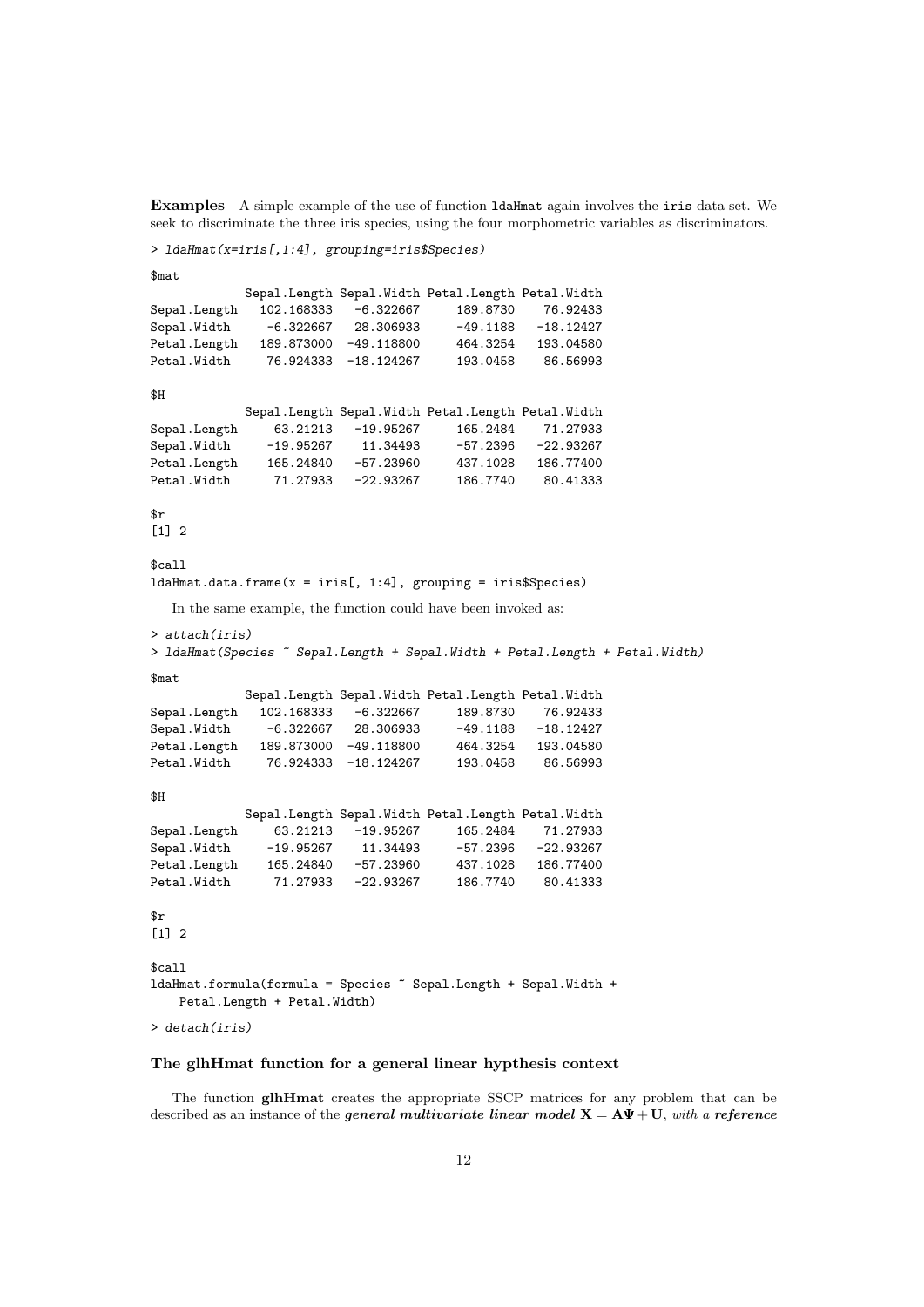hypothesis  $H_0$ :  $C\Psi = 0$ , where  $\Psi$  is a matrix of unknown parameters and C is a known rank-r coefficient matrix. By default, this function takes the following arguments:

x is a matrix containing the response variables.

- $\bf{A}$  is a design matrix specifying a linear model in which  $\bf{X}$  is the response.
- C is a matrix or vector containing the coefficients of the reference hypothesis.

There is an S3 method for input of class data.frame in which x and  $A$  are defined as data frames. A further method accepts input of class formula, with input arguments:

formula a formula of the form  $X \sim A1 + A2 + ... + Ap$  where the terms of the right hand side specify the relevant columns of the design matrix.

C a matrix or vector containing the coefficients of the reference hypothesis.

data a data frame from which variables specified in formula are preferentially to be taken.

In this context, the  $T$  and  $H$  matrix have the generic form given at the beginning of this subsection and  $\bf{r}$  is the rank of  $\bf{H}$ , which equals the rank of  $\bf{C}$  (the true rank of  $\bf{H}$  can be different from  $\bf{r}$  if the X variables are linearly dependent).

Example. The following example creates the Total and Effects SSCP matrices, T and H, for an analysis of the data set crabs in the MASS package. This data set records physical measurements on 200 specimens of Leptograpsus variegatus crabs observed on the shores of Western Australia. The crabs are classified by two factors, both with two levels each: sex and sp (crab species, as defined by its colour: blue or orange). The measurement variables include the carapace length (CL), the carapace width (CW), the size of the frontal lobe (FL) and the rear width (RW). We assume that there is an interest in comparing the subsets of these variables measured in their original and logarithmic scales. In particular, we assume that it is wished to create the T and H matrices associated with an analysis of the effect of the sp factor after controlling for sex. Only the formula, C and data arguments are explicitly given in this function call.

```
> library(MASS)
> data(crabs)
> lFL <- log(crabs$FL) ; lRW <- log(crabs$RW); lCL <- log(crabs$CL); lCW <- log(crabs$CW)
> C <- matrix(0.,nrow=2,ncol=4)
> C[1,3] = C[2,4] = 1.\geq C
    [,1] [,2] [,3] [,4]
[1,] 0 0 1 0
[2,] 0 0 0 1
> Hmat5 <- glhHmat(cbind(FL,RW,CL,CW,1FL,1RW,1CL,1CW) ~ sp*sex,C=C,data=crabs)
\sum Hmat<sub>5</sub>
$mat
          FL RW CL CW lFL lRW lCL
FL 1964.8964 1375.92420 4221.6722 4765.1928 131.977728 113.906076 138.315643
RW 1375.9242 1186.41150 2922.6779 3354.5236 93.560559 96.961292 97.428477
CL 4221.6722 2922.67790 9246.8527 10401.3878 285.023931 243.479136 303.358489
CW 4765.1928 3354.52360 10401.3878 11755.2667 322.144623 279.160241 341.776779
lFL 131.9777 93.56056 285.0239 322.1446 9.088336 7.905989 9.556135
lRW 113.9061 96.96129 243.4791 279.1602 7.905989 8.094783 8.273439
lCL 138.3156 97.42848 303.3585 341.7768 9.556135 8.273439 10.183194
lCW 137.6258 98.38041 300.6960 340.1509 9.503886 8.338091 10.097091
          lCW
FL 137.625801
RW 98.380414
```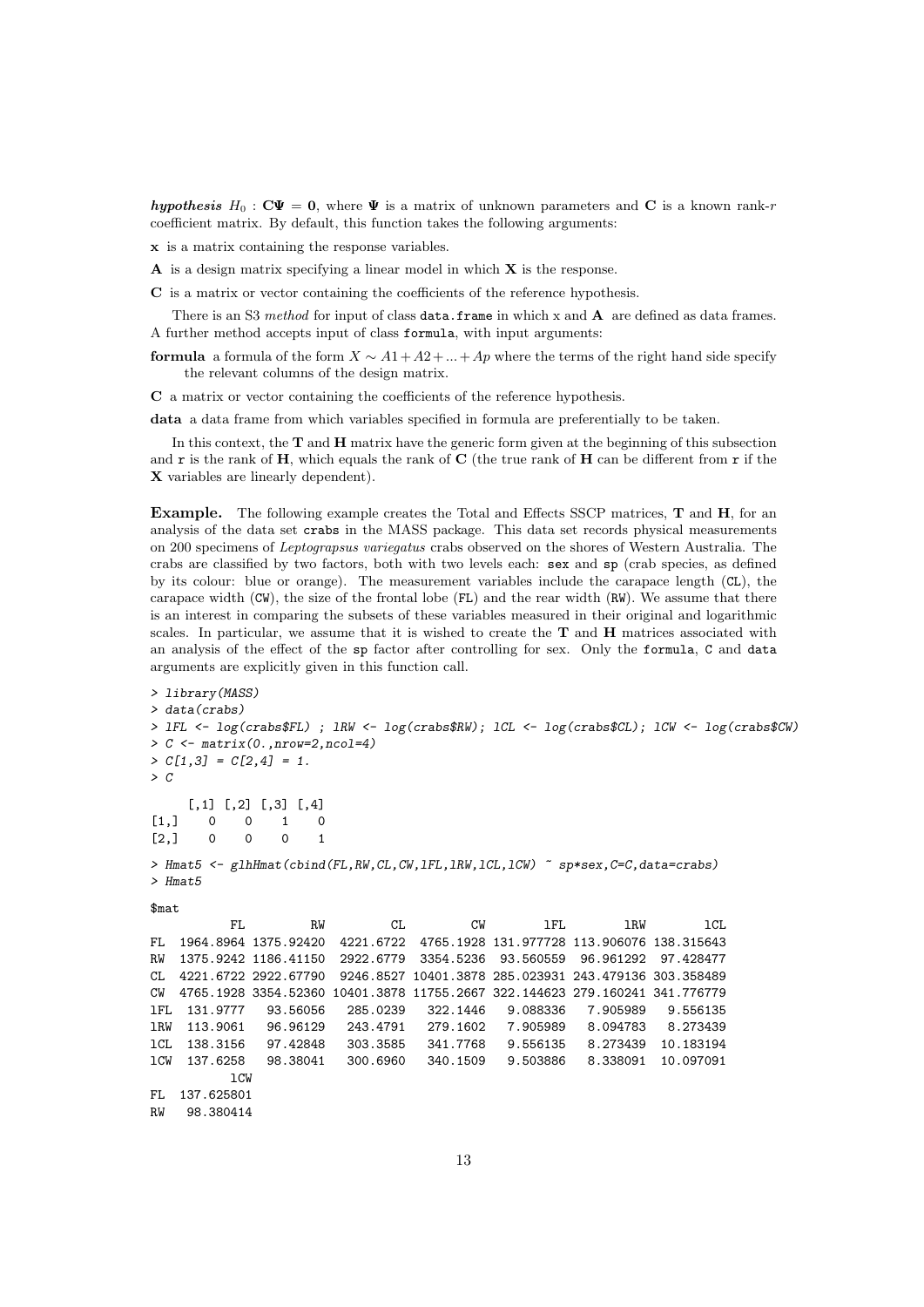```
CL 300.696018
CW 340.150874
lFL 9.503886
lRW 8.338091
lCL 10.097091
lCW 10.050426
$H$FL RW CL CW 1FL 1RW
FL 85.205200 45.784800 176.247600 209.231400 5.7967443 3.45859277
RW 45.784800 170.046900 18.769500 74.965800 3.0238356 12.80782993
CL 176.247600 18.769500 404.216100 452.356800 12.0381364 1.43745463
CW 209.231400 74.965800 452.356800 523.442500 14.2580360 5.67260253
lFL 5.796744 3.023836 12.038136 14.258036 0.3944254 0.22844463
lRW 3.458593 12.807830 1.437455 5.672603 0.2284446 0.96467943
lCL 5.865986 1.190274 13.158093 14.909948 0.4003070 0.09041999
lCW 6.004088 2.653921 12.718332 14.891177 0.4088329 0.20062548
           lCL lCW
FL 5.86598627 6.0040883
RW 1.19027431 2.6539211
CL 13.15809339 12.7183319
CW 14.90994753 14.8911765
lFL 0.40030704 0.4088329
lRW 0.09041999 0.2006255
lCL 0.43030750 0.4210740
lCW 0.42107404 0.4253378
$r
[1] 2
$call
glhHmat.formula(formula = cbind(FL, RW, CL, CW, lFL, lRW, lCL,
   lcW) \sim sp * sex, C = C, data = crabs)
```
## 2.2.3 The  $ccr_1^2$  (ccr12) coefficient and Roy's first root statistic

### Motivation and definition

The  $ccr_1^2$  coefficient is an increasing function of Roy's first root test statistic for the reference hypothesis in the standard multivariate linear model. Roy's first root is the largest eigenvalue of  $\mathbf{H} \mathbf{E}^{-1}$ , where H is the Effect matrix and E is the Error (residual) matrix. The index  $ccr_1^2$  is related to Roy's first root  $\lambda_1$  by:

$$
ccr_1^2 = \frac{\lambda_1}{1 + \lambda_1}.
$$

### The ccr12.coef function

The subselect package provides the function  $\textbf{ccr12.coef}$  which computes the  $ccr_1^2$  coefficient, given the variance or total SSCP matrix for the full data set, mat, the effects SSCP matrix H, the expected rank of the  $H$  matrix,  $r$ , and a vector indices with the indices of the variable subset that is being considered. These arguments may be defined with the helper functions described in Subsection 2.2.2. A standard function call looks like:

```
> ccr12.coef(mat, H, r, indices)
```
For further arguments and options, see the function help page.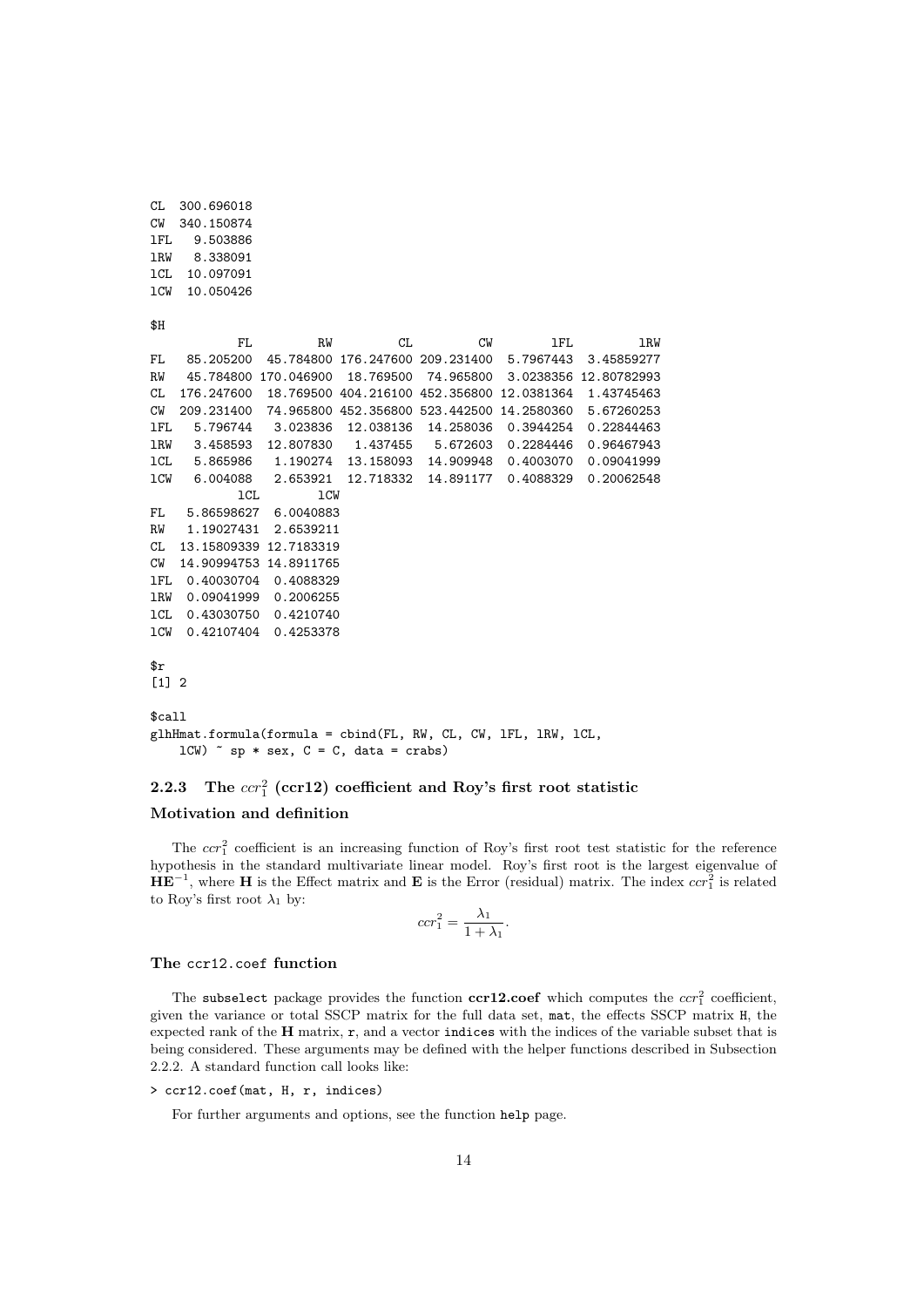### Example

The following example in the use of function  $\text{ccr12}.\text{coeff}$  in the context of a (univariate response) Multiple Linear Regression uses the Cars93 data set from the MASS library. Variable 5 (average price) is regressed on 13 other variables. The goal is to compare subsets of these 13 variables according to their ability to predict car prices. The helper function lmHmat creates the relevant input to test the value of the  $ccr_1^2$  criterion for the subset of the fourth, fifth, tenth and eleventh predictors.

```
> library(MASS)
> data(Cars93)
> CarsHmat <- lmHmat(x=Cars93[c(7:8,12:15,17:22,25)],y=Cars93[5])
> ccr12.coef(mat=CarsHmat$mat, H=CarsHmat$H, r=CarsHmat$r, indices=c(4,5,10,11))
[1] 0.7143794
```
### 2.2.4 The  $\tau^2$  (tau2) coefficient and Wilk's Lambda

#### Motivation and definition

The Tau squared index  $\tau^2$  is a decreasing function of the standard Wilk's Lambda statistic for the multivariate linear model and its reference hypothesis. The Wilk's lambda statistic  $(\Lambda)$  is given by:

$$
\Lambda = \frac{det(\mathbf{E})}{det(\mathbf{T})},
$$

where **E** is the Error (residual) SSCP matrix and **T** is the Total SSCP matrix. The index  $\tau^2$  is related to the Wilk's Lambda statistic by:

$$
\tau^2 = 1 - \Lambda^{1/r},
$$

where  $r$  is the rank of the Effect SSCP matrix  $H$ .

#### The tau2.coef function

Function tau2.coef is similar to its counterpart ccr12.coef described in the previous Subsection. A standard function call looks like:

> tau2.coef(mat, H, r, indices)

#### Example

A very simple example of the use of the  $\tau^2$  criterion with the Linear Discriminant Analysis example for the iris data set, using all four morphometric variables to discriminate the three species. The subset consisting of variables 1 and 3 is then considered as a surrogate for all four variables.

```
> irisHmat <- ldaHmat(iris[1:4],iris$Species)
> tau2.coef(irisHmat$mat,H=irisHmat$H,r=irisHmat$r,c(1,3))
```
[1] 0.8003044

### 2.2.5 The  $\xi^2$  (xi2) coefficient and the Bartlett-Pillai statistic

### Motivation and definition

The Xi squared index is an increasing function of the traditional Bartllet-Pillai trace test statistic. The Bartlett-Pillai trace P is given by:  $P = tr(\mathbf{HT}^{-1})$  where **H** is the Effects SSCP matrix and **T** is the Total SSCP matrix. The Xi squared index  $\xi^2$  is related to the Bartllet-Pillai trace by:

$$
\xi^2 = \frac{P}{r},
$$

where  $r$  is the rank of  $H$ .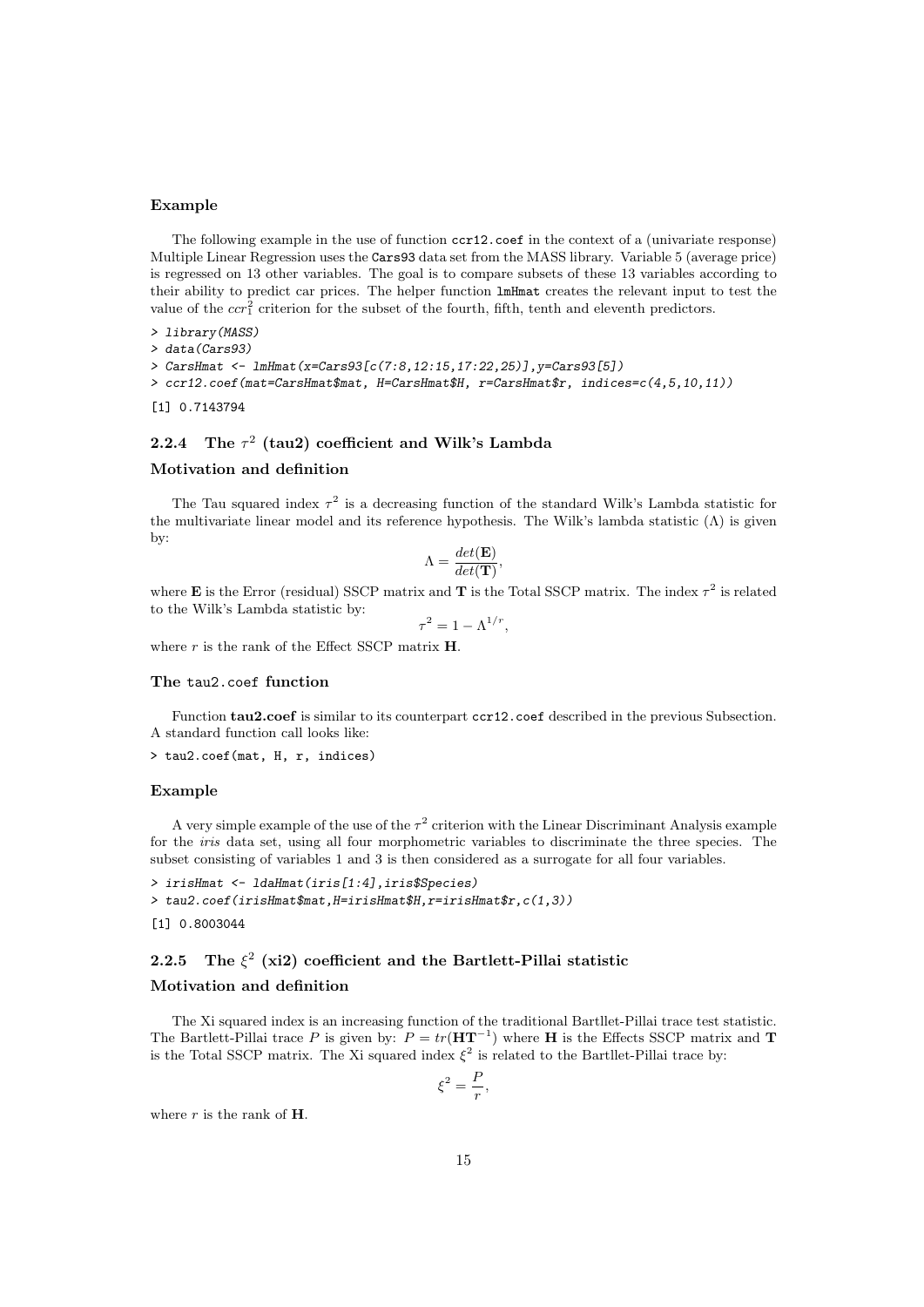#### The xi2.coef function

Function  $xi2.coef$  is similar to the previous criterion functions described in this Section. A standard function call looks like:

> xi2.coef(mat, H, r, indices)

#### Example

The same example considered in Subsection 2.2.4, only this time using the  $\xi^2$  index of  $\tau^2$ .

```
> irisHmat <- ldaHmat(iris[1:4],iris$Species)
> xi2.coef(irisHmat$mat,H=irisHmat$H,r=irisHmat$r,c(1,3))
```

```
[1] 0.4942503
```
### 2.2.6 The  $\zeta^2$  (zeta2) coefficient and the Lawley-Hotelling statistic

### Motivation and definition

The Zeta squared index  $\zeta^2$  is an increasing function of the traditional Lawley-Hotelling trace test statistic. The Lawley-Hotelling trace is given by  $V = tr(\mathbf{H} \mathbf{E}^{-1})$  where **H** is the Effect SSCP matrix and **E** is the Error SSCP matrix. The index  $\zeta^2$  is related to the Lawley-Hotelling trace by:

$$
\zeta^2 = \frac{V}{V+r}
$$

,

where  $r$  is the rank of  $H$ .

#### The zeta2.coef function

Again, function zeta2.coef has arguments similar to those of the other related functions in this Section. A standard function call looks like:

```
> zeta2.coef(mat, H, r, indices)
```
### Example

Again, the same example as in the previous two subsections:

```
> irisHmat <- ldaHmat(iris[1:4],iris$Species)
> zeta2.coef(irisHmat$mat,H=irisHmat$H,r=irisHmat$r,c(1,3))
[1] 0.9211501
```
### 2.3 Criterion for generalized linear models

### Motivation and definition

Variable selection in the context of generalized linear models is typically based on the minimization of statistics that test the significance of the excluded variables. In particular, the likelihood ratio, Wald and Rao statistics, or some monotone function of those statistics, are often proposed as comparison criteria for variable subsets of the same dimensionality. All these statistics are asympotically equivalent and, given suitable assumptions, can be converted into information criteria, such as the AIC, which also compare subsets of different dimensionalities (see references [10] and [11] for further details).

Among these criteria, Wald's statistic has some computational advantages because it can always be derived from the same maximum likelihood and Fisher information estimates (concerning the full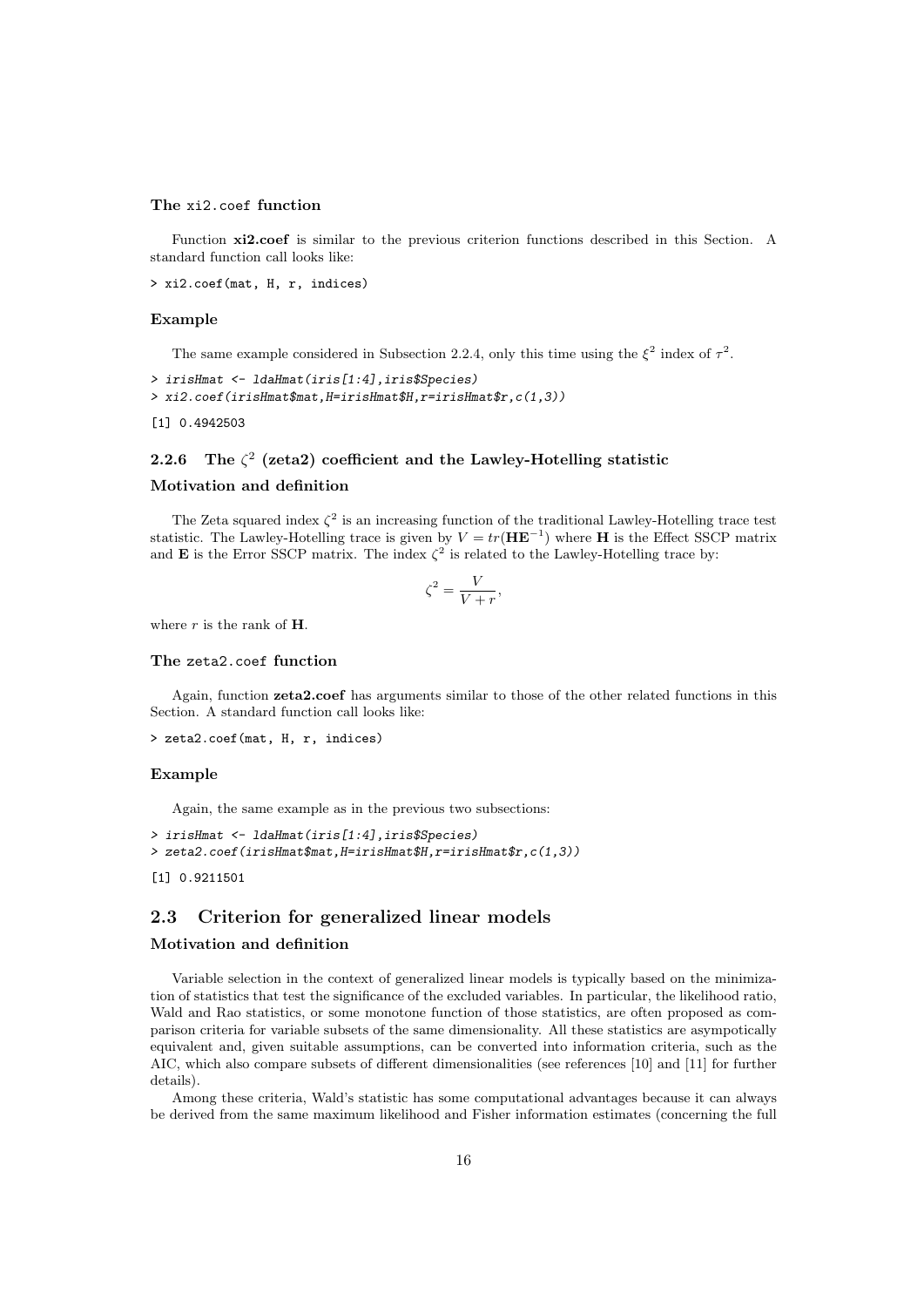model). In particular, let  $W_{all}$  be the value of the Wald statistic testing the significance of the full covariate vector,  $\bf{b}$  and  $\bf{F}$  be the coefficient and Fisher information estimates, and  $\bf{H}$  be an auxiliary rank-one matrix given by  $H = Fbb^tF$ . It follows that the value of Wald's statistic for the excluded variables ( $W_{exc}$ ) in a given subset is given by  $W_{exc} = W_{all} - tr(\mathbf{F}_{indices}^{-1} \mathbf{H}_{indices})$ , where  $\mathbf{F}_{indices}$  and  $H_{indices}$  are the portions of the F and H matrices associated with the selected variables.

The subselect package provides a function wald.coef that computes the value of Wald's statistic, testing the significance of the excluded variables, in the context of variable subset selection in generalized linear models (see Subsection 2.3.2 for more details).

### 2.3.1 A helper function for the GLM context

As with the multivariate linear model context, creating the Fisher Information matrix and the auxiliary matrix H described above may be time-consuming. The subselect package provides the helper function glmHmat which accepts a glm object (fitdglmmodel) to retrieve an estimate of Fisher's Information.  $(F)$  matrix together with an auxiliary rank-one positive-definite matrix  $(H)$ , such that the positive eigenvalue of  $\mathbf{F}^{-1}\mathbf{H}$  equals the value of Wald's statistic for testing the global significance of the fitted model. These matrices may be used as input to the function that computes the Wald criterion, as well as to the variable selection search routines described in Section 3.

As an example of the use of this helper function, in the context of binary response logistic regression models, consider the last 100 observations of the iris data set (retaining only observations for the versicolor and virginica species). Assume that the goal is to judge subsets of the four morphometric variables (petal and sepal lengths and widths), in models with the binary response variable given by an indicator variable of the two remaining species. The helper function glmHmat will produce the Fisher Information matrix (output object  $\text{mat}$ ), the auxiliary **H** function (output object H), the function call, and set the rank of output object H to 1, as follows:

```
> iris2sp <- iris[iris$Species != "setosa",]
> modelfit <- glm(Species ~ Sepal.Length + Sepal.Width + Petal.Length +
+ Petal.Width, data=iris2sp, family=binomial)
> Hmat <- glmHmat(modelfit)
> Hmat
$mat
             Sepal.Length Sepal.Width Petal.Length Petal.Width
Sepal.Length 0.28340358 0.03263437 0.09552821 -0.01779067
Sepal.Width 0.03263437 0.13941541 0.01086596 0.04759284
Petal.Length 0.09552821 0.01086596 0.08847655 -0.01853044
Petal.Width -0.01779067 0.04759284 -0.01853044 0.03258730
attr(,"FisherI")
[1] TRUE
$H
             Sepal.Length Sepal.Width Petal.Length Petal.Width
Sepal.Length 0.11643732 0.013349227 -0.063924853 -0.050181400
Sepal.Width 0.01334923 0.001530453 -0.007328813 -0.005753163
Petal.Length -0.06392485 -0.007328813 0.035095164 0.027549918
Petal.Width -0.05018140 -0.005753163 0.027549918 0.021626854
\frac{1}{2}[1] 1
$call
glmHmat.glm(fitdglmmodel = modelfit)
```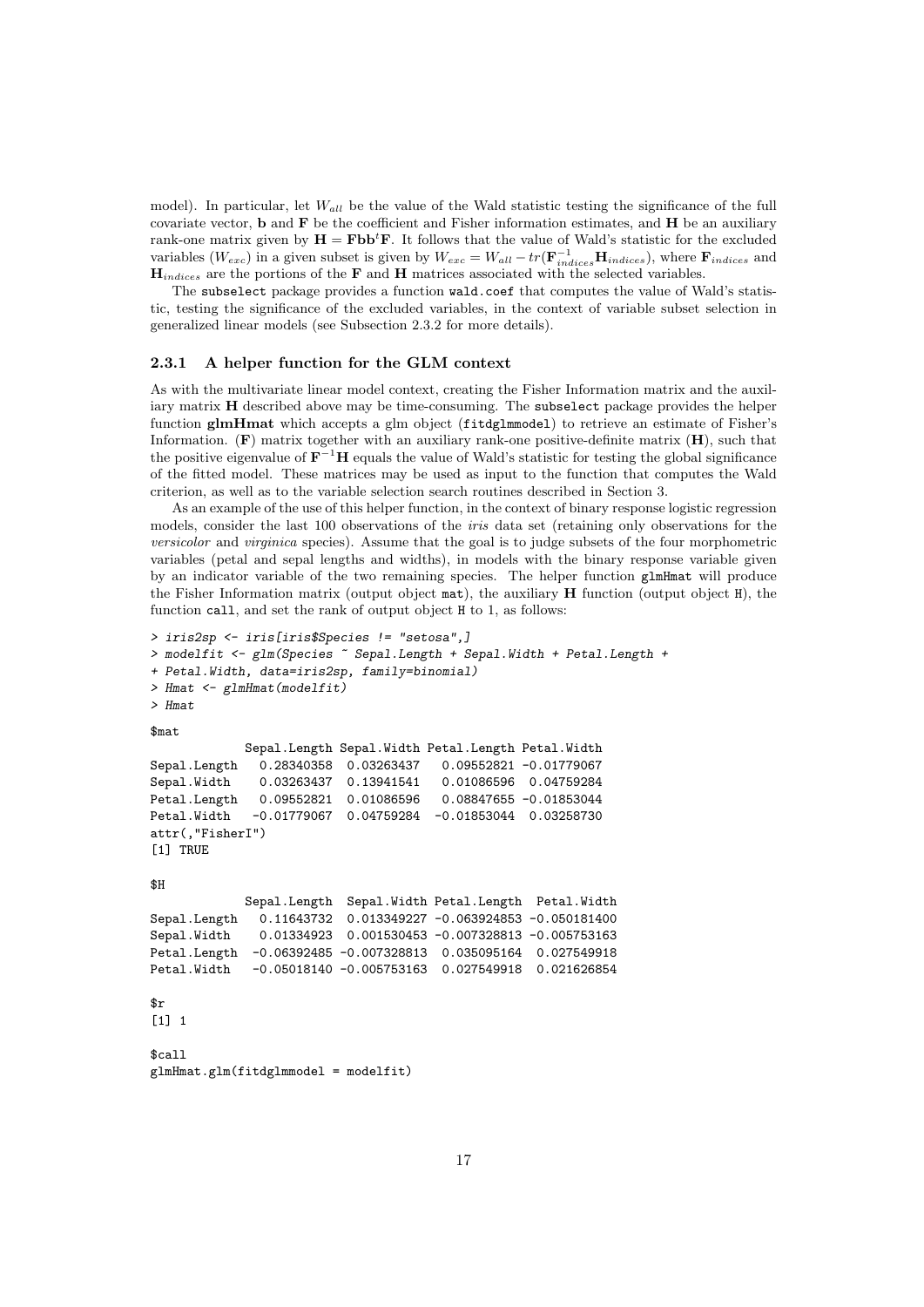#### 2.3.2 Function wald.coef and the Wald coefficient

The function **wald.coef** computes the value  $(W_{exc})$  of the Wald statistic, as described above. The function takes as input arguments:

mat An estimate of Fisher's information matrix  $\bf{F}$  for the full model variable-coefficient estimates;

H A matrix product of the form  $H = Fbb^tF$  where b is a vector of variable-coefficient estimates;

- indices a numerical vector, matrix or 3-d array of integers giving the indices of the variables in the subset. If a matrix is specified, each row is taken to represent a different k-variable subset. If a 3-d array is given, it is assumed that the third dimension corresponds to different cardinalities.
- tolval and tolsym are parameters used in checks for ill-conditioning and positive-definiteness of the Fisher Information and the auxiliary  $(H)$  matrices (see the wald.coef help file for further details).

The values of arguments mat and H can be created using the glmHmat helper function, described in subsection 2.3.1.

### Example

An example of variable selection in the context of binary response regression models can be given using the same crabs data set from the MASS package that was already discussed in subsection 2.2.2. The logarithms and original physical measurements of the Leptograpsus variegatus crabs considered in the MASS crabs data set are used to fit a logistic model where each crab's sex forms the response variable. The quality of the variable subset made up by the first, sixth and seventh predictor variables is measured via the Wald coefficent.

```
> library(MASS)
> lFL <- log(crabs$FL)
> lRW <- log(crabs$RW)
> lCL <- log(crabs$CL)
> lCW <- log(crabs$CW)
> logrfit \leq glm(sex \leq FL + RW + CL + CW + 1FL + 1RW + 1CL + 1CW, data=crabs, family=binomial)
> lHmat <- glmHmat(logrfit)
> wald.coef(lHmat$mat,lHmat$H,indices=c(1,6,7),tolsym=1E-06)
```
#### [1] 2.286739

It should be stressed that, contrary to the criteria considered in the previous problems,  $W_{exc}$  is not bounded above by 1 and  $W_{exc}$  is a *decreasing* function of subset quality.

# 3 Search algorithms

Given any data set for which the variable selection problem is relevant and a criterion that measures how well any given variable subset approximates the full data set, the problem of *finding the best* k-variable subsets for that criterion arises naturally. Such problems are computationally intensive for the criteria considered in this package. A complete search, among all k-variable subsets is a task which quickly becomes unfeasible even for moderately-sized data sets unless  $k$  is very small, or very large, when compared with p.

It may happen that a criterion has special properties which render enumeration methods possible for some moderate-sized data sets. Furnival and Wilson's [6] Leaps and bounds algorithm did this in the context of subset selection in Linear Regression, and package co-author Duarte Silva (see references [4] and [5]) has discussed the application of this algorithm to various methods of Multivariate Statistics. The package function eleaps implements these algorithms for the criteria discussed above, using  $C++$  code (see Section 3.3). This function is very fast for small or moderately sized datasets (with roughly  $p < 30$  variables). For larger data sets (roughly  $p > 35$  variables) it becomes computationally unfeasible and alternative search heuristics become necessary.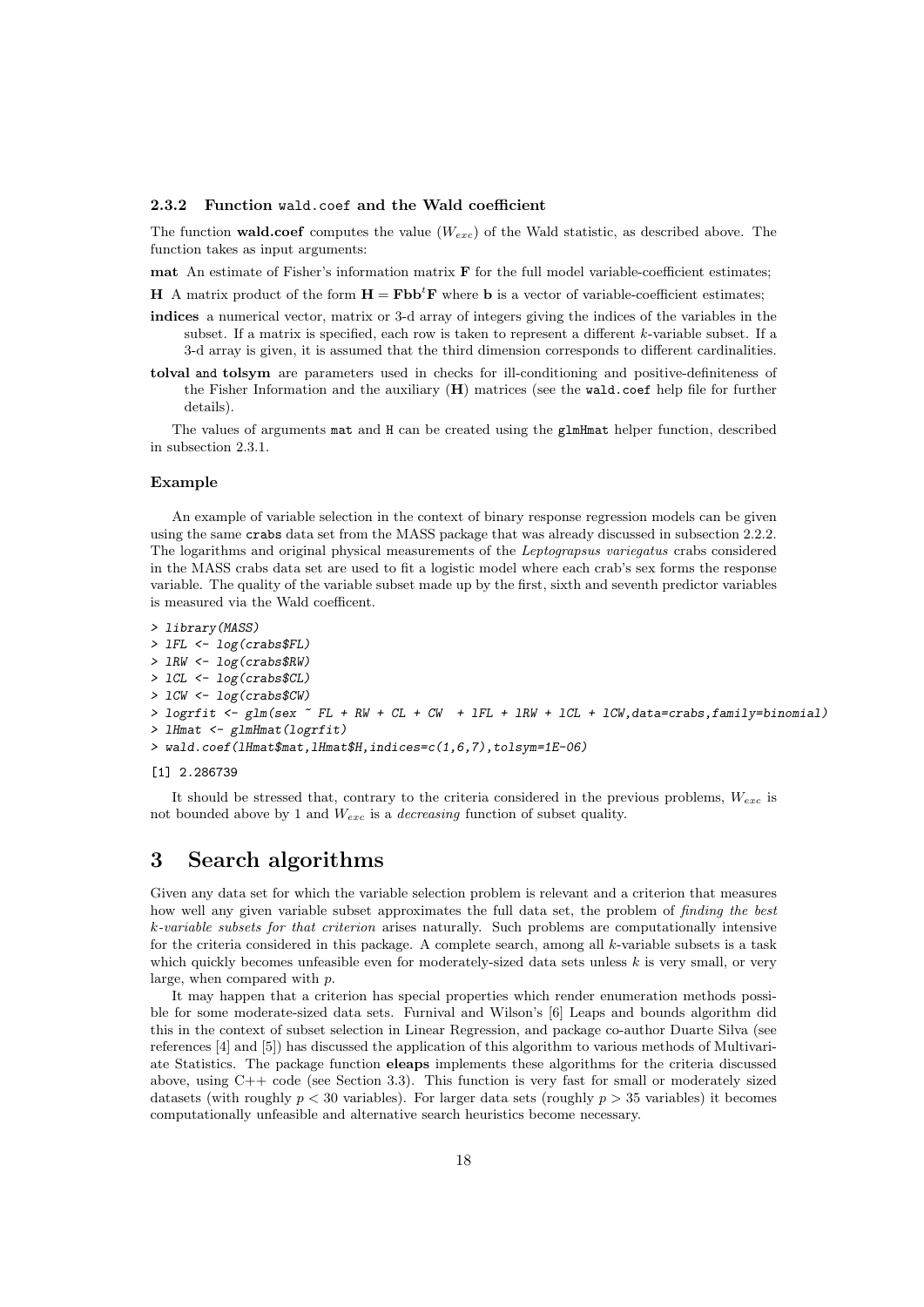Traditional heuristics for the variable selection problem in the context of linear regression, such as the backward elimination, forward selection or stepwise selection algorithms belong to a general class of algorithms called greedy. Their limitations are well-known. The search algorithms considered in this package do not fall in this category. They are of three types: a simulated annealing algorithm (implemented by the anneal function and discussed in section 3.4); a genetic algorithm (function genetic, discussed in section 3.5) and a modified local search algorithm (function improve, discussed in section 3.6). These algorithms were discussed in [1]. The three corresponding package functions use Fortran code for computational efficiency.

### 3.1 Common input arguments

The four search functions described above share several input arguments. These are:

- mat a covariance/correlation, information or sums of squares and products matrix of the variables from which the k-subset is to be selected (equivalent to the homonymous argument in the criteria functions discussed in Section 2).
- kmin the cardinality of the smallest subset that is sought.
- kmax the cardinality of the largest subset that is sought.
- exclude a vector of variables (referenced by their row/column numbers in matrix mat) that are to be forcibly excluded from the subsets considered.
- include a vector of variables (referenced by their row/column numbers in matrix mat) that are to be forcibly included in the subsets considered.
- criterion A character variable, indicating which criterion is to be used in judging the quality of the subsets. These are discussed in Section 2. The default criterion is rm for exploratory and PCA analysis, tau2 in the multivariate linear model context, and Wald for generalized linear models.
- pcindices (for the GCD criterion only) is a vector of ranks of Principal Components that are to be used for comparison with the k-variable subsets. The default value is the character string first k, which associates PCs 1 to k to each cardinality k requested by the user.
- H Effect description matrix. Not used with the RM, RV or GCD criteria, hence the NULL default value.
- r Rank of the effects matrix, H. Not used with the RM, RV or GCD criteria.
- tolval a parameter to fine-tune the approach to ill-conditioned mat arguments (see the search function help files for more details).
- tolsym a parameter to fine-tune the approach to non-symmetric mat and H arguments (see the search function help files for more details).

Each search function has additional specific input arguments that are discussed in the subsequent sections and in the appropriate help files.

### 3.2 Common output objects

The four search functions have a *common output structure*: a list with five components:

- subsets An  $m \times kmax \times length(kmin : kmax)$  3-dimensional array, where m is the number of different solutions that are to be produced for each cardinality (see the subsequent subsections for details). For each cardinality (dimension 3) and each solution (dimension 1) the list of variables (referenced by their row/column numbers in matrix  $\text{mat}$ ) in the subset is given (dimension 2). For cardinalities smaller than kmax, the extra final positions are set to zero. These output objects can be directly passed to the  $\ast$ .coef functions discussed in Section 2, in order to compute the performance of these subsets with criteria other than the one used to select them;
- **values** An  $m \times length(kmin : kmax)$  matrix, giving for each cardinality (columns), the criterion values of the best  $m$  (rows) subsets selected according to the chosen criterion;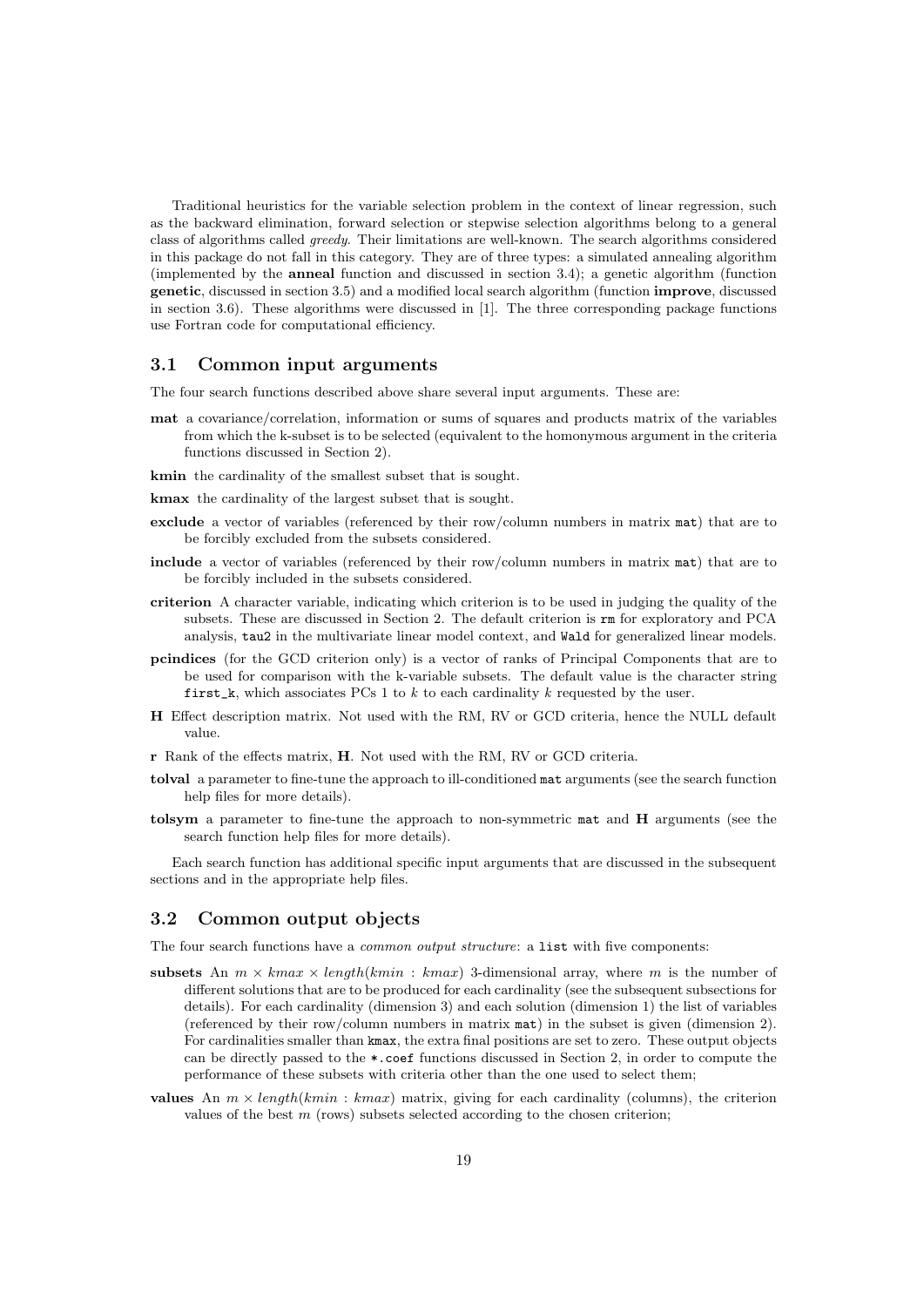- bestvalues A length( $kmin : kmax$ ) vector giving the overall best values of the criterion for each cardinality;
- bestsets A length(kmin : kmax)  $\times$  kmax matrix, giving, for each cardinality (rows), the variables (referenced by their row/column numbers in matrix  $\text{mat}$ ) in the best k-variable subset (can also be fed to the \*.coef functions).
- call The function call which generated the output.

### 3.3 The eleaps function: an efficient complete search

For each cardinality k (with k ranging from  $kmin$  to kmax), eleaps ("Extended Leaps and Bounds") performs a branch and bound search for the best nsol-variable subsets (nsol being a user-specified function argument), according to a specified criterion. The function eleaps implements Duarte Silva's adaptation for various multivariate analysis contexts (references [4] and [5]) of Furnival and Wilson's Leaps and Bounds Algorithm (reference [6]) for variable selection in Regression Analysis. If the search is not completed within a user defined time limit (input argument timelimit), eleaps exits with a warning message, returning the best (but not necessarly optimal) solutions found in the partial search performed.

In order to improve computation times, the bulk of computations are carried out by C++ routines. Further details about the Algorithm can be found in references [4] and [5] and in the comments to the  $C++$  code (in the package's  $src$  directory). A discussion of the criteria considered can be found in Section 2 above. The function checks for ill-conditioning of the input matrix (see the eleaps help file for details).

### Examples

For illustration of use, we now consider five examples.

Example 1 deals with a small data set provided in the standard distributions of R. The swiss data set is a 6-variable data set with Swiss fertility and socioeconomic indicators (1888). Subsets of variables of all cardinalities are sought, since the eleaps function sets, by default, kmin to 1 and kmax to one less than the number of columns in the input argument mat. The function call requests the best three subsets of each cardinality, using the RM criterion (subsection 2.1.1).

```
> data(swiss)
> eleaps(cor(swiss),nsol=3, criterion="RM")
$subsets
, , Card.1
        Var.1 Var.2 Var.3 Var.4 Var.5
Solution 1 3 0 0 0 0
Solution 2 1 0 0 0 0
Solution 3 4 0 0 0 0
, , Card.2
        Var.1 Var.2 Var.3 Var.4 Var.5
Solution 1 3 6 0 0 0
Solution 2 4 5 0 0 0
Solution 3    1    2    0    0    0
, , Card.3
        Var.1 Var.2 Var.3 Var.4 Var.5
Solution 1 4 5 6 0 0
```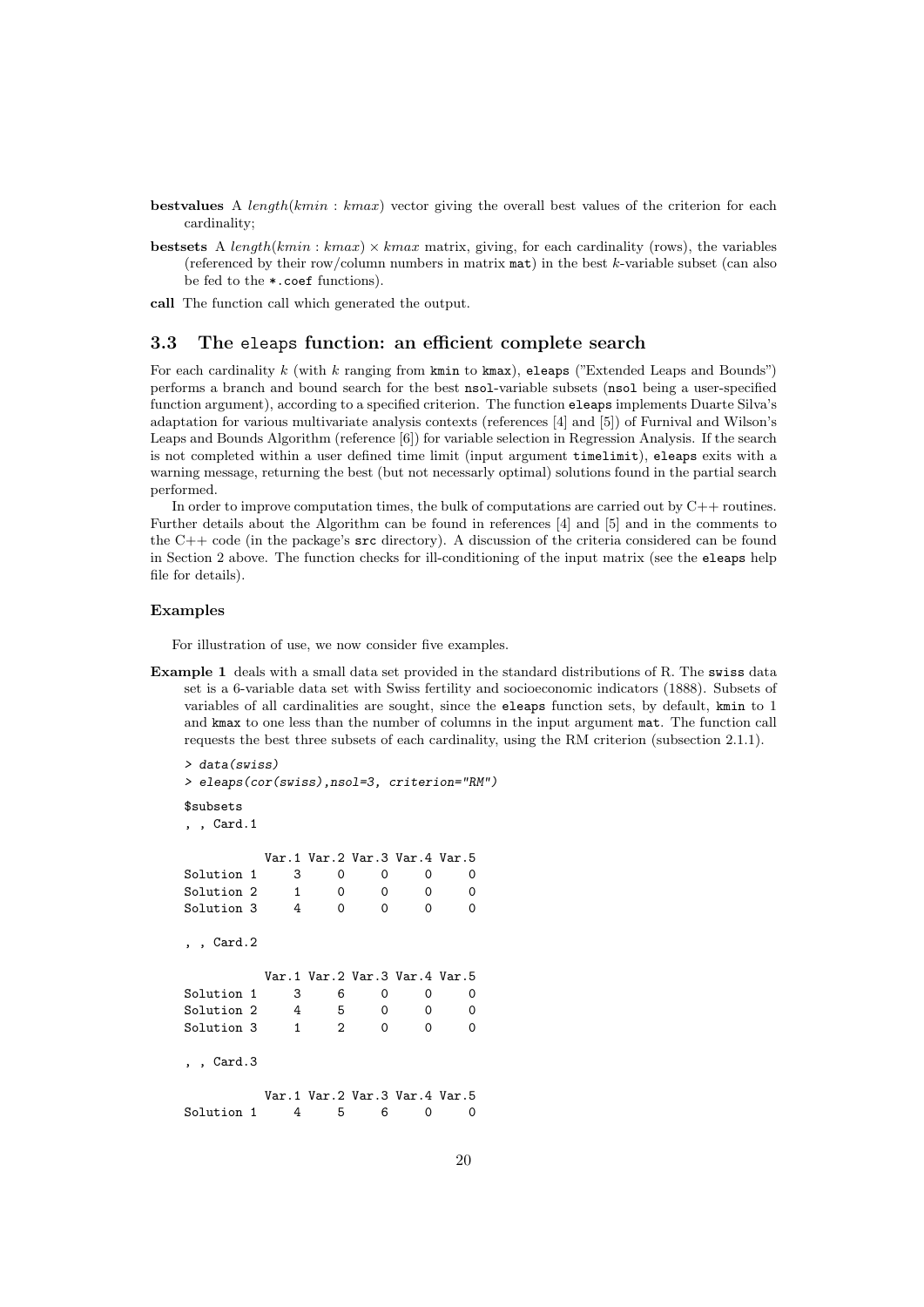Solution 2 1 2 5 0 0 Solution 3 3 4 6 0 0 , , Card.4 Var.1 Var.2 Var.3 Var.4 Var.5 Solution 1 2 4 5 6 0 Solution 2 1 2 5 6 0 Solution 3 1 4 5 6 0 , , Card.5 Var.1 Var.2 Var.3 Var.4 Var.5 Solution 1 1 2 3 5 6 Solution 2 1 2 4 5 6 Solution 3 2 3 4 5 6 \$values card.1 card.2 card.3 card.4 card.5 Solution 1 0.6729689 0.8016409 0.9043760 0.9510757 0.9804629 Solution 2 0.6286185 0.7982296 0.8791856 0.9506434 0.9776338 Solution 3 0.6286130 0.7945390 0.8777509 0.9395708 0.9752551 \$bestvalues Card.1 Card.2 Card.3 Card.4 Card.5 0.6729689 0.8016409 0.9043760 0.9510757 0.9804629 \$bestsets Var.1 Var.2 Var.3 Var.4 Var.5 Card.1 3 0 0 0 0 Card.2 3 6 0 0 0 Card.3 4 5 6 0 0 Card.4 2 4 5 6 0 Card.5 1 2 3 5 6 \$call eleaps(mat = cor(swiss), nsol = 3, criterion = "RM")

In this example, it is not necessary to explicitly specify the criterion RM, since it is the default criterion for any function call which does not explicitly set the  $r$  input argument (except in a GLM context - see Section 2.3).

Example 2 illustrates the use of the include and exclude arguments that are common to all the search functions provided by the package subselect. Here, we request only 2- and 3- dimensional subsets that exclude variable number 6 and include variable number 1. For each cardinality, three solutions are requested (argument nsol). The criterion requested is the GCD (see subsection 2.1.2) and the subspace used to gauge our solutions is the principal subspace spanned by the first three principal components of the full data set (argument pcindices). Our solutions will be the 2- and 3-variable subsets that span subspaces that are closest to this 3-d principal subspace.

```
> data(swiss)
```
\$subsets

, , Card.2

<sup>&</sup>gt; swiss.gcd <- eleaps(cor(swiss),kmin=2,kmax=3,exclude=6,include=1,nsol=3,criterion="gcd",pcindices=1:3) > swiss.gcd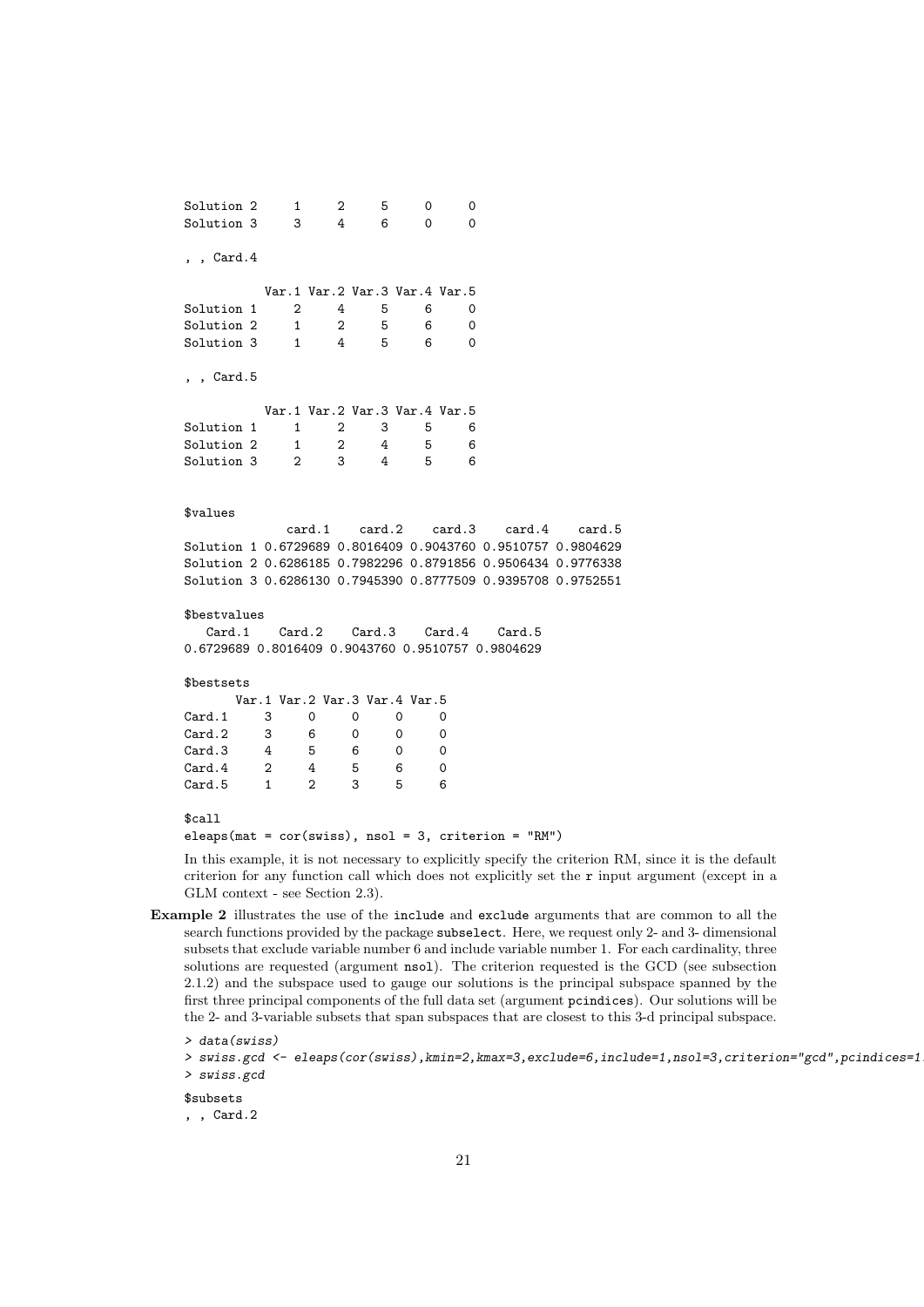```
Var.1 Var.2 Var.3
Solution 1 1 5 0
Solution 2 1 4 0
Solution 3 1 2 0
, , Card.3
         Var.1 Var.2 Var.3
Solution 1 1 4 5
Solution 2 1 2 5
Solution 3 1 3 5
$values
           card.2 card.3
Solution 1 0.7124687 0.7930632
Solution 2 0.6281922 0.7920334
Solution 3 0.5934854 0.7381808
$bestvalues
  Card.2 Card.3
0.7124687 0.7930632
$bestsets
     Var.1 Var.2 Var.3
Card.2 1 5 0
Card.3 1 4 5
$call
eleaps(mat = cor(swiss), kmin = 2, kmax = 3, nsol = 3, exclude = 6,
   include = 1, criterion = "gcd", pcindices = 1:3)
```
The output of this function call can be used as input for a function call requesting the values of the chosen solutions under a different criterion. For example, the values of the RM coefficient for the above solutions are given by:

> rm.coef(mat=cor(swiss), indices=swiss.gcd\$subsets)

Card.2 Card.3 Solution 1 0.7476013 0.8686515 Solution 2 0.7585398 0.8791856 Solution 3 0.7945390 0.8554279

Example 3 involves a Linear Discriminant Analysis example with a very small data set, which has already been discussed in subsection 2.2.4. We consider the Iris data and three groups, defined by species (setosa, versicolor and virginica). The goal is to select the 2- and 3-variable subsets that are optimal for the linear discrimination (as measured by the  $ccr12$  criterion, *i.e.*, by Roy's first root statistic).

```
> irisHmat <- ldaHmat(iris[1:4],iris$Species)
> eleaps(irisHmat$mat,kmin=2,kmax=3,H=irisHmat$H,r=irisHmat$r,crit="ccr12")
$subsets
, , Card.2
          Var.1 Var.2 Var.3
Solution 1 1 3 0
```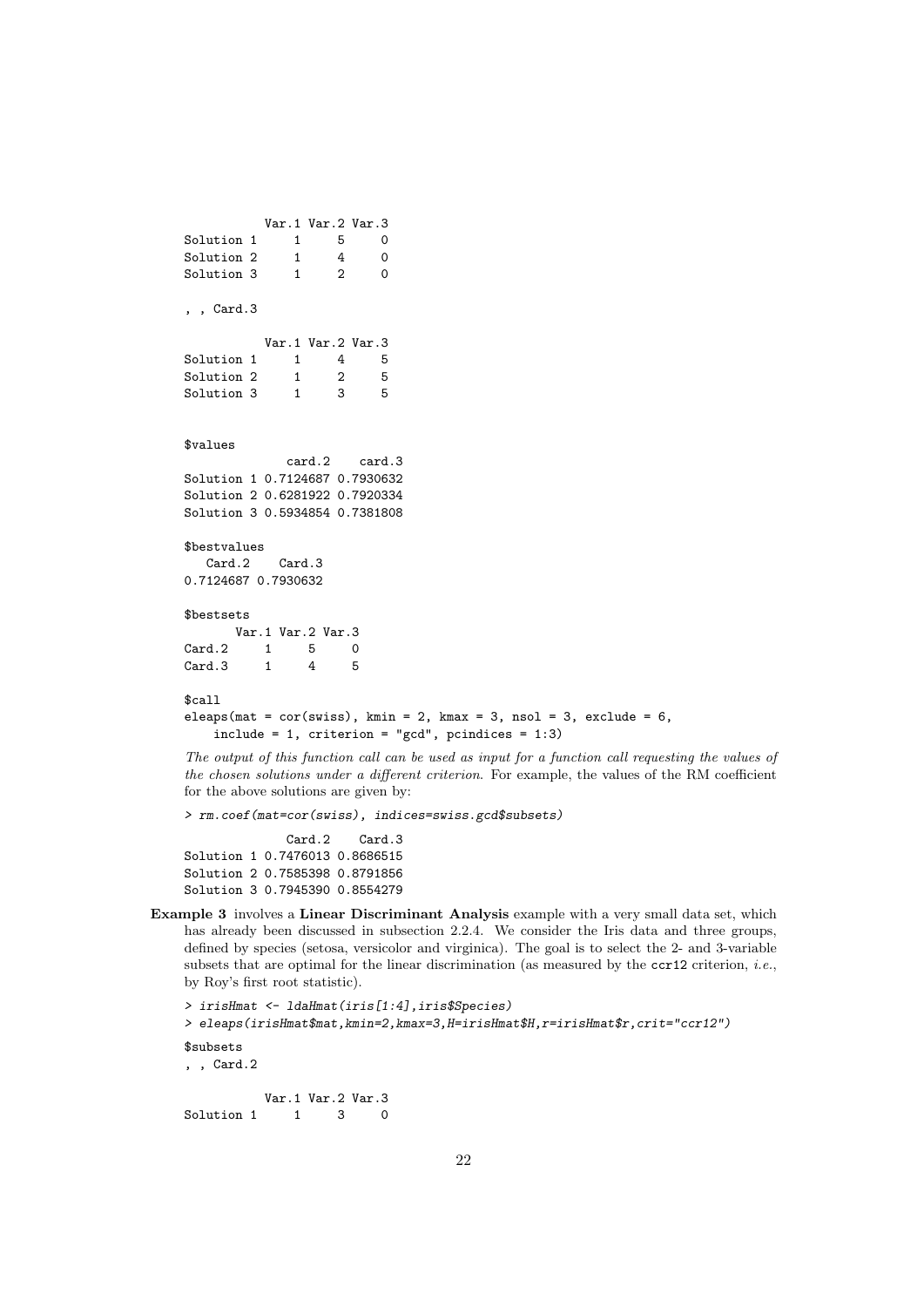```
, , Card.3
         Var.1 Var.2 Var.3
Solution 1 2 3 4
$values
            card.2 card.3
Solution 1 0.9589055 0.9678971
$bestvalues
  Card.2 Card.3
0.9589055 0.9678971
$bestsets
      Var.1 Var.2 Var.3
Card.2 1 3 0
Card.3 2 3 4
$call
eleaps(mat = irisHmat$mat, kmin = 2, kmax = 3, criterion = "ccr12",
   H = irishmat H, r = irishmat r)
```
Example 4 involves the MASS package Cars93 data set that was already discussed in subsection 2.2.3. The context here is a Canonical Correlation Analysis. Two groups of variables within the Cars93 data set are compared: the  $X$  group (variables 7,8, 12 to 15, 17 to 22 and 25) and the Y group (variables 4 and 6). The latter variables are respectively the car prices for a basic (Min.Price) and premium (Max.Price) version, of the car models. The goal is to select 4- to 6 variable subsets of the  $13$ -variable  $X$  group that are optimal in terms of preserving the canonical correlations, according to the zeta2 criterion (Warning: the  $Y$  group with the 2-price variables is kept intact; subset selection is carried out in the X group only). The tolsym parameter is used to relax the symmetry requirements on the effect matrix H which, for numerical reasons, is slightly asymmetric. Since corresponding off-diagonal entries of matrix H are different, but by less than tolsym, H is replaced by its symmetric part:  $(H + H<sup>t</sup>)/2$ .

```
> library(MASS)
```

```
> data(Cars93)
```

```
> Cars93.xgroup <- Cars93[,c(7:8,12:15,17:22,25)]
```

```
> CarsHmat <- lmHmat(Cars93.xgroup,Cars93[,c(4,6)])
```

```
> colnames(Cars93[,c(4,6)])
```

```
[1] "Min.Price" "Max.Price"
```
> colnames(Cars93.xgroup)

| $[1]$ "MPG.city"                      | "MPG.highway" | "EngineSize"   |
|---------------------------------------|---------------|----------------|
| [4] "Horsepower"                      | "RPM"         | "Rev.per.mile" |
| [7] "Fuel.tank.capacity" "Passengers" |               | "Length"       |
| [10] "Wheelbase"                      | "Width"       | "Turn.circle"  |
| $[13]$ "Weight"                       |               |                |

> #colnames(CarsHmat\$mat)

```
> Cars.eleaps <- eleaps(CarsHmat$mat, kmin=4, kmax=6, H=CarsHmat$H, r=CarsHmat$r, crit="zeta2", tolsym=1e-9)
> Cars.eleaps$bestvalues
```

```
Card.4 Card.5 Card.6
0.5792692 0.5981441 0.6116096
```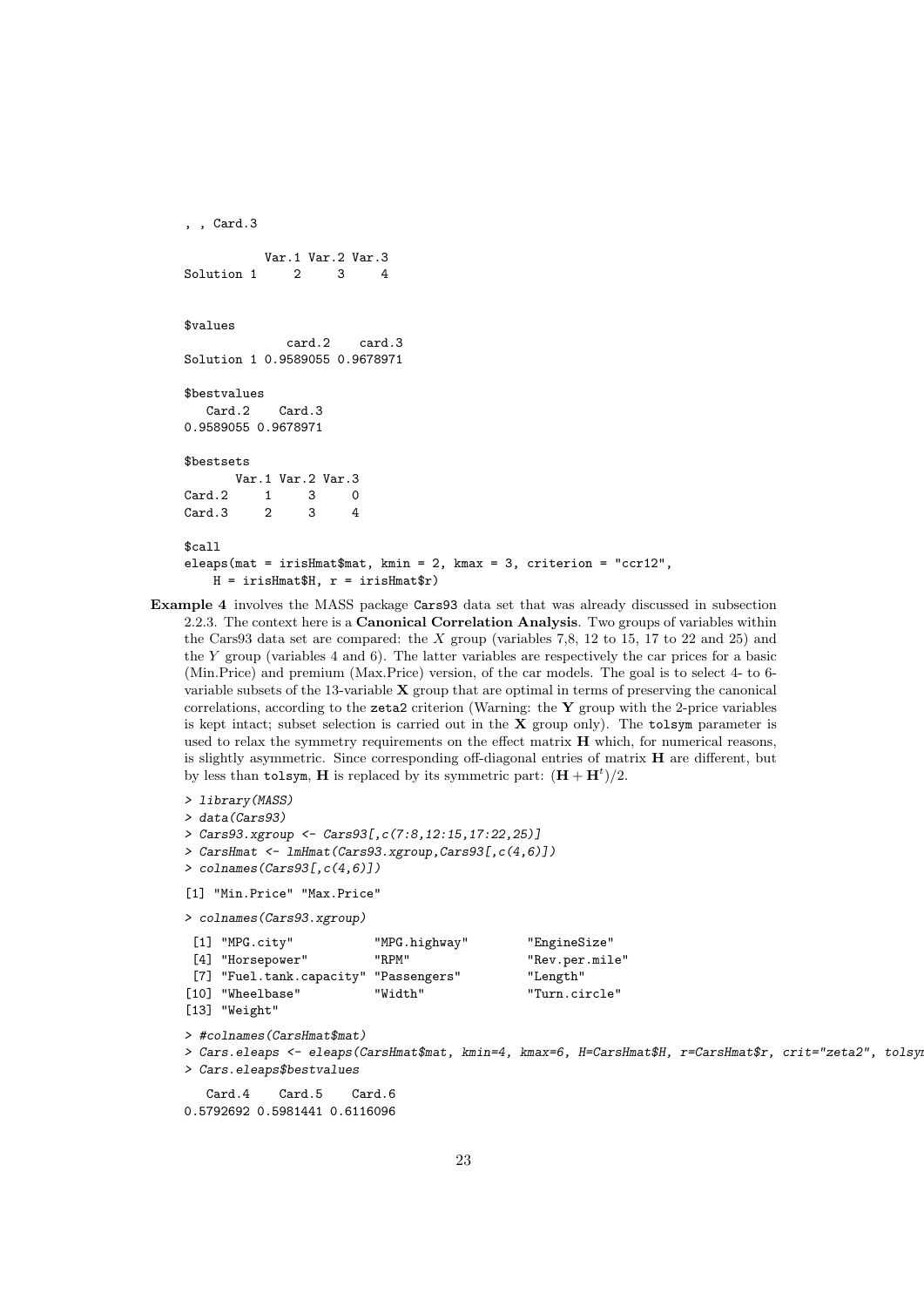> Cars.eleaps\$bestsets

|        |         |   | Var.1 Var.2 Var.3 Var.4 Var.5 Var.6 |    |    |
|--------|---------|---|-------------------------------------|----|----|
| Card.4 |         |   | 4 5 10 11 0                         |    |    |
| Card.5 | 4<br>5  | 9 | 10.                                 | 11 |    |
| Card.6 | 4<br>5. | 9 | 1 O                                 | 11 | 12 |

Example 5. A final example involves the use of the eleaps function for variable selection in the context of a generalized linear model, more precisely, of a logistic regression model. We consider the last 100 observations of the iris data set (versicolor and virginica species) and seek the best variable subsets for the model with the indicator variable for the other two species as the binary response variable.

```
> iris2sp <- iris[iris$Species != "setosa",]
> logrfit <- glm(Species ~ Sepal.Length + Sepal.Width + Petal.Length + Petal.Width, iris2sp, family=bin
> Hmat <- glmHmat(logrfit)
> eleaps(Hmat$mat, H=Hmat$H, r=Hmat$r, criterion="Wald", nsol=3)
$subsets
, , Card.1
          Var.1 Var.2 Var.3
Solution 1 4 0 0<br>Solution 2 1 0 0
Solution 2
Solution 3 3 0 0
, , Card.2
          Var.1 Var.2 Var.3
Solution 1 1 3 0<br>Solution 2 3 4 0
Solution 2 3 4 0<br>Solution 3 2 4 0
Solution 3
, , Card.3
          Var.1 Var.2 Var.3
Solution 1 2 3 4
Solution 2  1  3  4
Solution 3 1 2 3
$values
           card.1 card.2 card.3
Solution 1 4.894554 3.522885 1.060121
Solution 2 5.147360 3.952538 2.224335
Solution 3 5.161553 3.972410 3.522879
$bestvalues
 Card.1 Card.2 Card.3
4.894554 3.522885 1.060121
$bestsets
  Var.1 Var.2 Var.3
Card.1  4  0  0
Card.2 1 3 0
Card.3 2 3 4
```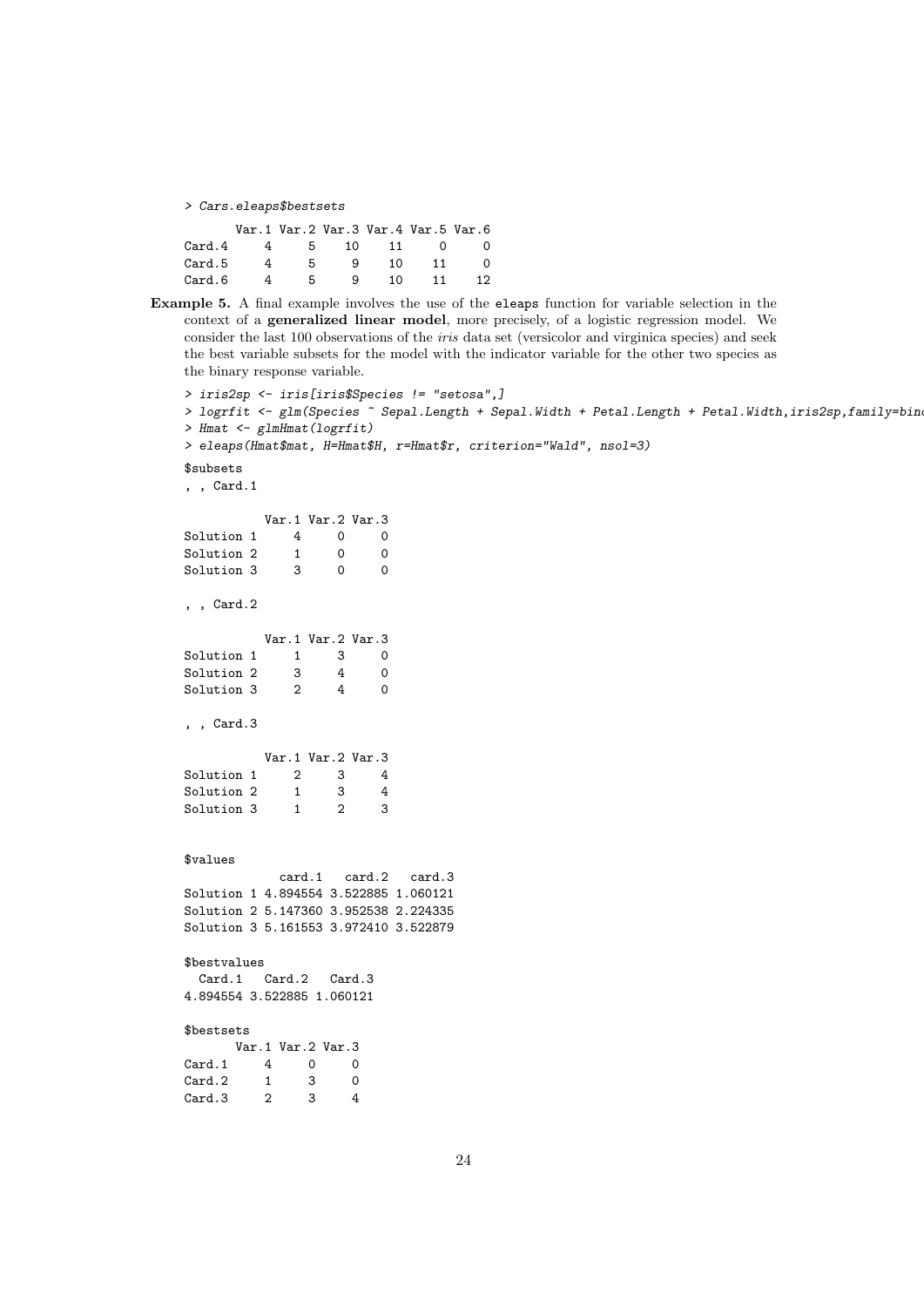```
$call
eleaps(mat = Hmat$mat, nsol = 3, criterion = "Wald", H = Hmat$H,
    r = Hmat\text{fr})
```
It should be stressed that, unlike other criteria in the subselect package, the Wald criterion is not bounded above by 1 and is a *decreasing* function of subset quality, so that the 3-variable subsets do, in fact, perform better than their smaller-sized counterparts.

### 3.4 The anneal function: a simulated annealing algorithm

Given a full data set, the **anneal** function uses a Simulated Annealing algorithm to seek a  $k$ -variable subset which is optimal, as a surrogate for the full set, with respect to a given criterion. The algorithm is described in detail in [1].

In brief, for each of the solutions requested by the user (via the nsol function argument), an initial k-variable subset (for k ranging from  $kmin$  to  $kmax$ ) of a full set of p variables is randomly selected and passed on to a Simulated Annealing algorithm. The algorithm then selects a random subset in the neighbourhood of the current subset (neighbourhood of a subset S being defined as the family of all k-variable subsets which differ from S by a single variable), and decides whether to replace the current subset according to the Simulated Annealing rule, i.e., either (i) always, if the alternative subset's criterion value is larger; or (ii) with probability  $\exp^{\frac{ac-cc}{t}}$  if the alternative subset's criterion value (ac) is smaller than that of the current solution  $(cc)$ , where  $t$  (the temperature parameter) decreases throughout the iterations of the algorithm. For each cardinality  $k$ , the stopping criterion for the algorithm is the number of iterations, which is controlled by the user (function argument niter). Also controlled by the user are the initial temperature (argument temp), the rate of geometric cooling of the temperature (argument cooling) and the frequency with which the temperature is cooled, as measured by argument coolfreq, the number of iterations after which the temperature is multiplied by 1-cooling.

Optionally, the best  $k$ -variable subset produced by the simulated annealing algorithm may be used as input in a restricted local search algorithm, for possible further improvement (this option is controlled by the logical argument improvement which, by default, is TRUE). The user may force variables to be included and/or excluded from the  $k$ -variable subsets (arguments include and exclude), and may specify initial solutions (argument initialsol).

#### Computational effort

For each cardinality  $k$ , the total number of calls to the procedure which computes the criterion values is  $nsol \times niter+1$ . These calls are the dominant computational effort in each iteration of the algorithm. In order to improve computation times, the bulk of computations is carried out by a Fortran routine. Further details about the Simulated Annealing algorithm can be found in reference [1] and in the comments to the Fortran code (in the src subdirectory for this package).

#### The force argument

For datasets with a very large number of variables (currently  $p > 400$ ), it is necessary to set the force argument to TRUE for the function to run, but this may cause a session crash if there is not enough memory available. The function checks for ill-conditioning of the input matrix (see details in the anneal help file).

#### Reproducible solutions

The anneal algorithm is a random algorithm, so that solutions are, in general, different each time the algorithm is run. For reproducible solutions, the logical argument setseed should be set to TRUE during a session and left as TRUE in subsequent function calls where it is wished to reproduce the results.

### Uniqueness of solutions

The requested nsol solutions are not necessarily different solutions. The nsol solutions are computed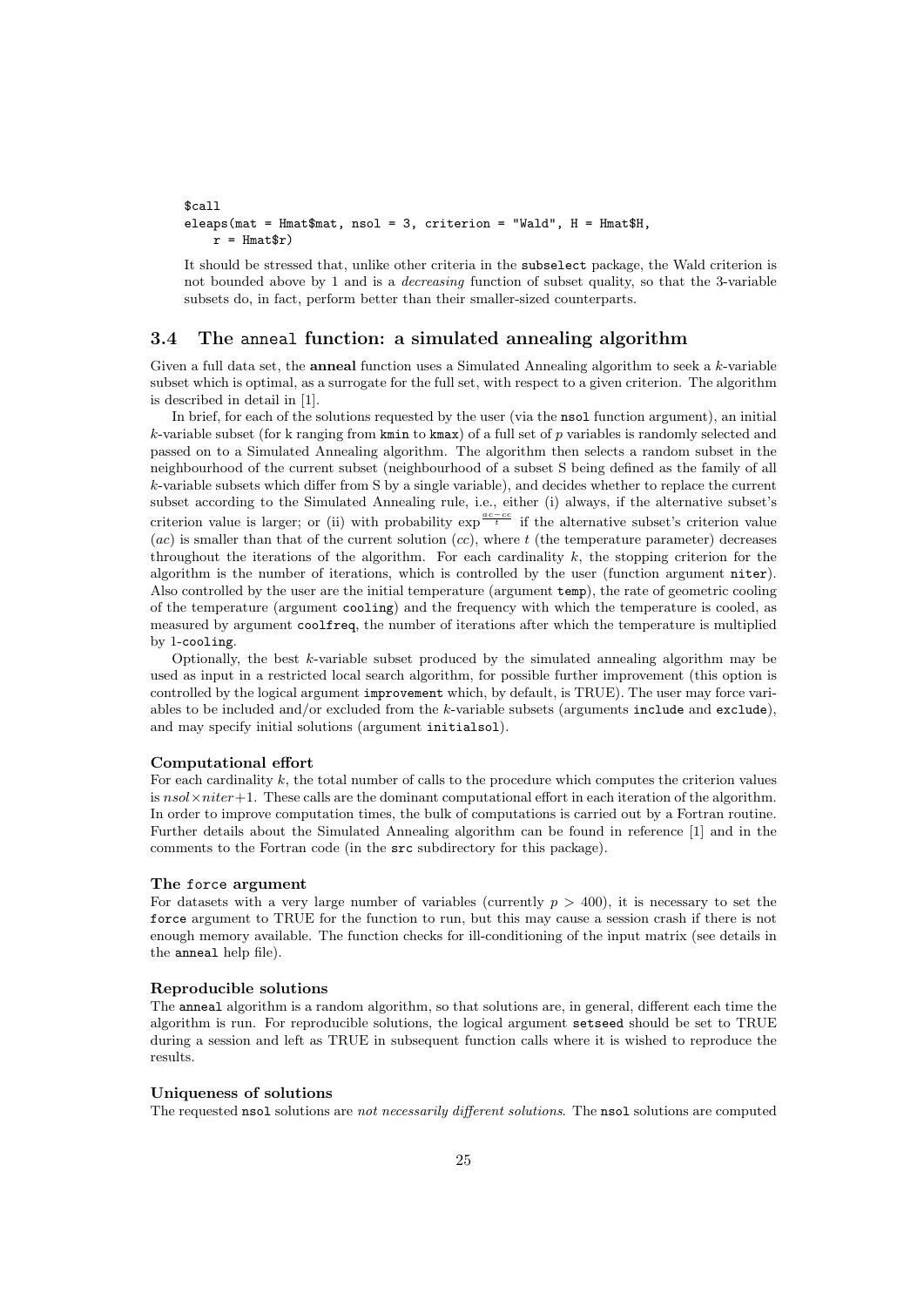separately, so that (unlike what happens with the eleaps function), the same variable subset may appear more than once among the nsol solutions.

#### Examples

Four examples of usage of the anneal function are now given.

Example 1 is a very simple example, with a small data set with very few iterations of the algorithm, using the RM criterion (although for a data set of this size it is best to use the eleaps complete search, described in section 3.3).

```
> data(swiss)
    > anneal(cor(swiss),kmin=2,kmax=3,nsol=4,niter=10,criterion="RM")
    $subsets
     , , Card.2
                Var.1 Var.2 Var.3
    Solution 1 3 6 0<br>Solution 2 3 6 0
    Solution 2 3 6 0<br>Solution 3 4 5 0
    Solution 3
    Solution 4 4 5 0
     , , Card.3
                Var.1 Var.2 Var.3<br>1 2 5
    Solution 1 1 2 5<br>Solution 2 3 5 6
    Solution 2 3 5<br>Solution 3 4 5
    Solution 3 4 5 6<br>Solution 4 4 5 6
    Solution 4
     $values
                    card.2 card.3
    Solution 1 0.8016409 0.8791856
    Solution 2 0.8016409 0.8769672
    Solution 3 0.7982296 0.9043760
    Solution 4 0.7982296 0.9043760
     $bestvalues
       Card.2 Card.3
     0.8016409 0.9043760
     $bestsets
          Var.1 Var.2 Var.3
    Card.2 3 6 0<br>Card.3 4 5 6
    Card.3$call
     anneal(mat = cor(swiss), kmin = 2, kmax = 3, nsol = 4, niter = 10,
         criterion = "RM")
Example 2 uses the 62-variable farm data set, included in this package (see help(farm) for details).
```

```
> data(farm)
> anneal(cor(farm), kmin=6, nsol=5, criterion="rv")
$subsets
, , Card.6
```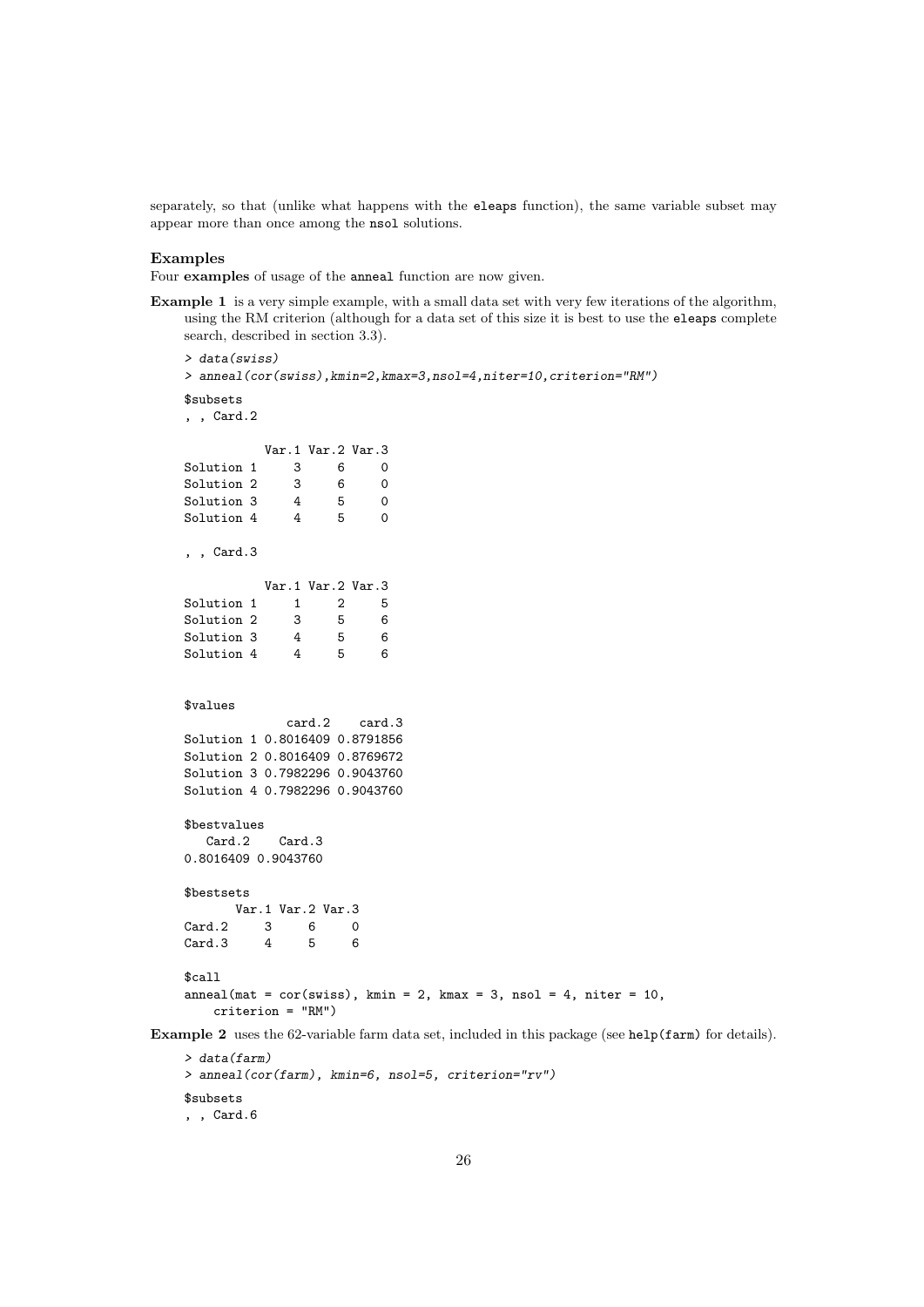```
Var.1 Var.2 Var.3 Var.4 Var.5 Var.6
Solution 1 10 11 14 40 44 45
Solution 2 2 11 14 40 45 59
Solution 3 2 15 37 45 56 59
Solution 4   2   11   14   40   45   59
Solution 5  2  11  14  40  45  59
$values
            card.6
Solution 1 0.8648286
Solution 2 0.8653880
Solution 3 0.8631777
Solution 4 0.8653880
Solution 5 0.8653880
$bestvalues
 Card<sub>6</sub>
0.865388
$bestsets
      Var.1 Var.2 Var.3 Var.4 Var.5 Var.6
Card.6 2 11 14 40 45 59
$call
anneal(mat = cor(farm), kmin = 6, nsol = 5, criterion = "rv")
```
Since the kmax argument was not specified, the anneal function by default assigns it the same value as kmin. Notice that there may be repeated subsets among the 5 solutions produced by the function call.

Example 3 involves subset selection in the context of a (univariate) Multiple Linear Regression. The data set cystfibr, included in the ISwR package, contains lung function data for cystic fibrosis patients (7-23 years old). The data consists of 25 observations on 10 variables. The objective is to predict the variable pemax (maximum expiratory pressure) from relevant patient characteristics. A best subset of linear predictors is sought, using the tau2 criterion which, in the case of a univariate linear regression, is just the standard Coefficient of Determination,  $R^2$ .

```
> library(ISwR)
> cystfibrHmat <- lmHmat(pemax ~ age+sex+height+weight+bmp+fev1+rv+frc+tlc, data=cystfibr)
> colnames(cystfibrHmat$mat)
[1] "age" "sex" "height" "weight" "bmp" "fev1" "rv" "frc"
[9] "tlc"
> cystfibr.tau2 <- anneal(cystfibrHmat$mat, kmin=4, kmax=6, H=cystfibrHmat$H, r=cystfibrHmat$r, crit=
> cystfibr.tau2$bestvalues
  Card.4 Card.5 Card.6
0.6141043 0.6214494 0.6266394
> cystfibr.tau2$bestsets
      Var.1 Var.2 Var.3 Var.4 Var.5 Var.6
Card.4  4  5  6  7  0  0
Card.5 4 5 6 7 9 0
Card.6 1 3 4 5 6 7
```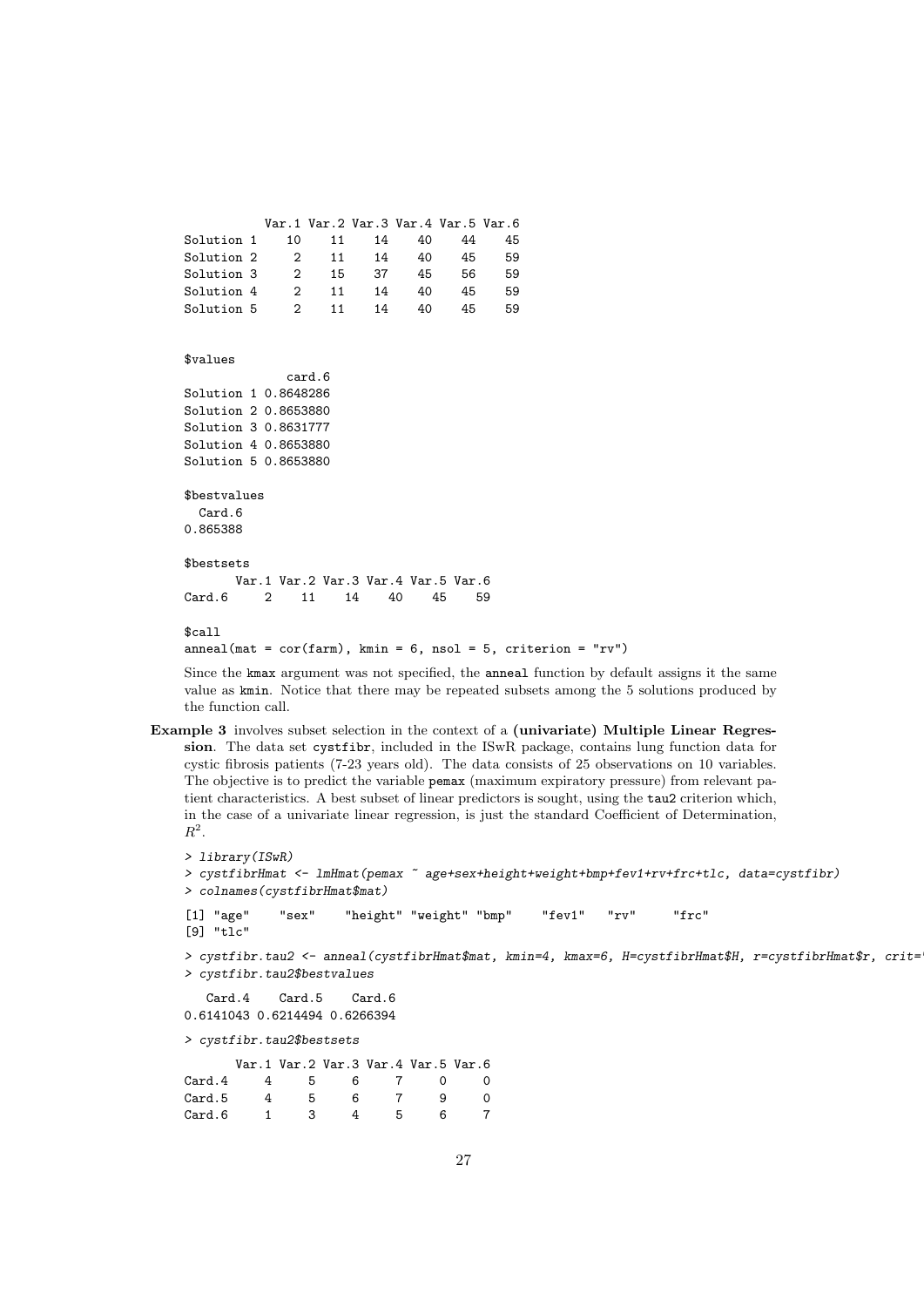The algorithm underlying the anneal function is a random algorithm, whose solutions are not necessarily reproducible. It may happen that the solutions for different cardinalities are not nested. This illustrates that the algorithm can produce different results from the standard greedy algorithms, such as forward selection or backward elimination.

That the value of the  $\tau^2$  coefficient in the context of a univariate linear regression is the coefficient of determination can be confirmed via R's standard lm function:

> summary(lm(pemax ~ weight+bmp+fev1+rv, data=cystfibr))\$r.squared

[1] 0.6141043

The other three multivariate linear hypothesis criteria discussed in Section 2.2 also give the value of  $R^2$  in a univariate multiple regression, as is illustrated by the following command, which requests the value of the  $\xi^2$  criterion for the above solutions.

```
> xi2.coef(mat=cystfibrHmat$mat, indices=cystfibr.tau2$bestsets, H=cystfibrHmat$H, r=cystfibrHmat$r)
  Card.4 Card.5 Card.6
```
0.6141043 0.6214494 0.6266394

Example 4 considers variable selection in the context of a logistic regression model. We consider the last 100 observations of the iris data set (that is, the observations for the versicolor and virginica species) and seek the best 1- to 3-variable subsets for the logistic regression that uses the four morphometric variables to model the probability of each of these two species.

```
> data(iris)
> iris2sp <- iris[iris$Species != "setosa",]
> logrfit <- glm(Species ~ Sepal.Length + Sepal.Width + Petal.Length + Petal.Width,iris2sp,family=bin
> Hmat <- glmHmat(logrfit)
> iris2p.Wald <- anneal(Hmat$mat,1,3,H=Hmat$H,r=1,nsol=5,criterion="Wald")
> iris2p.Wald$bestsets
      Var.1 Var.2 Var.3
Card 1 4 0 0
Card.2 1 3 0
Card.3 2 3 4
> iris2p.Wald$bestvalues
 Card.1 Card.2 Card.3
4.894554 3.522885 1.060121
```
### 3.5 The genetic function: a genetic algorithm

Given a full data set, a Genetic Algorithm algorithm seeks a k-variable subset which is optimal, as a surrogate for the full set, with respect to a given criterion. The algorithm is described in detail in [1].

In brief, for each cardinality k (with k ranging from the function arguments kmin to kmax), an initial population of k-variable subsets is randomly selected from a full set of p variables. The size of this initial population is specified by the function argument popsize (popsize=100 by default). In each iteration, popsize/2 couples are formed from among the population and each couple generates a child (a new k-variable subset) which inherits properties of its parents (specifically, it inherits all variables common to both parents and a random selection of variables in the symmetric difference of its parents' genetic makeup). Each offspring may optionally undergo a mutation in the form of a local improvement algorithm (see subsection 3.6), with a user-specified probability. Whether or not mutations occur is controlled by the logical variable mutate (which is FALSE by default), and the respective probability is given by the argument mutprob. The parents and offspring are ranked according to their criterion value, and the best popsize of these k-subsets will make up the next generation, which is used as the current population in the subsequent iteration.

The stopping rule for the algorithm is the number of generations, which is specified by the function argument nger.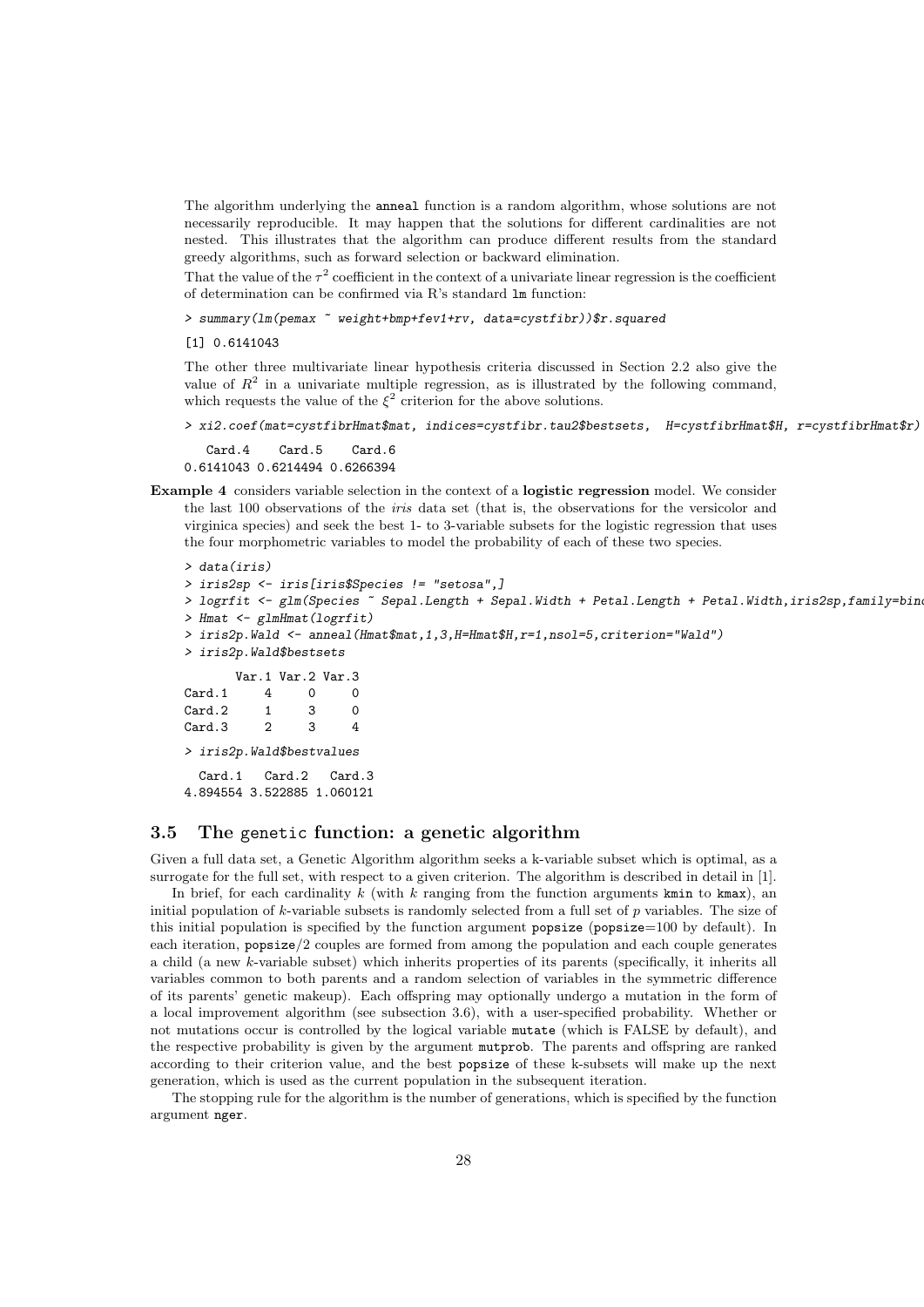Optionally, the best  $k$ -variable subset produced by the Genetic Algorithm may be passed as input to a restricted local improvement algorithm, for possible further improvement (see subsection 3.6).

The user may force variables to be included and/or excluded from the  $k$ -subsets (function arguments include and exclude), and may specify an initial population (function argument initialpop).

The function checks for ill-conditioning of the input matrix (see the genetic help file for details).

#### Genetic diversity

For this algorithm to run, it needs genetic diversity in the population (i.e., a large number of different variables in the variable subsets that are being considered). This means that the function will not run on data sets with a small number of variables,  $p$ . In an attempt to ensure this genetic diversity, the function has an optional argument maxclone, which is an integer variable specifying the maximum number of identical replicates (clones) of individuals (variable subsets) that is acceptable in the population. However, even maxclone=0 does not guarantee that there are no repetitions: only the offspring of couples are tested for clones. If any such clones are rejected, they are replaced by a k-variable subset chosen at random, without any further clone tests.

### Computational effort

For each cardinality  $k$ , the total number of calls to the procedure which computes the criterion values is popsize + nger  $\times$  popsize/2. These calls are the dominant computational effort in each iteration of the algorithm. In order to improve computation times, the bulk of computations are carried out by a Fortran routine. Further details about the Genetic Algorithm can be found in [1] and in the comments to the Fortran code (in the src subdirectory for this package).

#### The force argument

For datasets with a very large number of variables (currently  $p > 400$ ), it is necessary to set the force argument to TRUE for the function to run, but this may cause a session crash if there is not enough memory available.

### Reproducible solutions

The genetic algorithm is a random algorithm, so that solutions are, in general, different each time the algorithm is run. For reproducible solutions, the logical argument setseed should be set to TRUE during a session and left as TRUE in subsequent function calls where it is wished to reproduce the results.

### Uniqueness of solutions

The requested nsol solutions are not necessarily different solutions. The nsol solutions are computed separately, so that (unlike what happens with the eleaps function), the same variable subset may appear more than once among the nsol solutions.

### Examples

Two examples of use of the genetic function are now given:

Example 1. Consider the 62-variable Portuguese farm dataset, already discussed in subsection 2.1.3 (page 7). We seek a 10-variable subset which spans a subspace as close as possible to the first 10-d principal subspace, so that criterion GCD (subsection 2.1.2) is relevant. By default, in the genetic function (as in the anneal and improve function, but unlike the eleaps function), the default value of kmax is set equal to the value of kmin, and so does not need to be specified in this case.

> farm.gcd <- genetic(cor(farm), kmin=10, crit="gcd") > farm.gcd\$bestsets Var.1 Var.2 Var.3 Var.4 Var.5 Var.6 Var.7 Var.8 Var.9 Var.10 Card.10 14 28 30 31 38 39 40 44 46 60

> farm.gcd\$bestvalues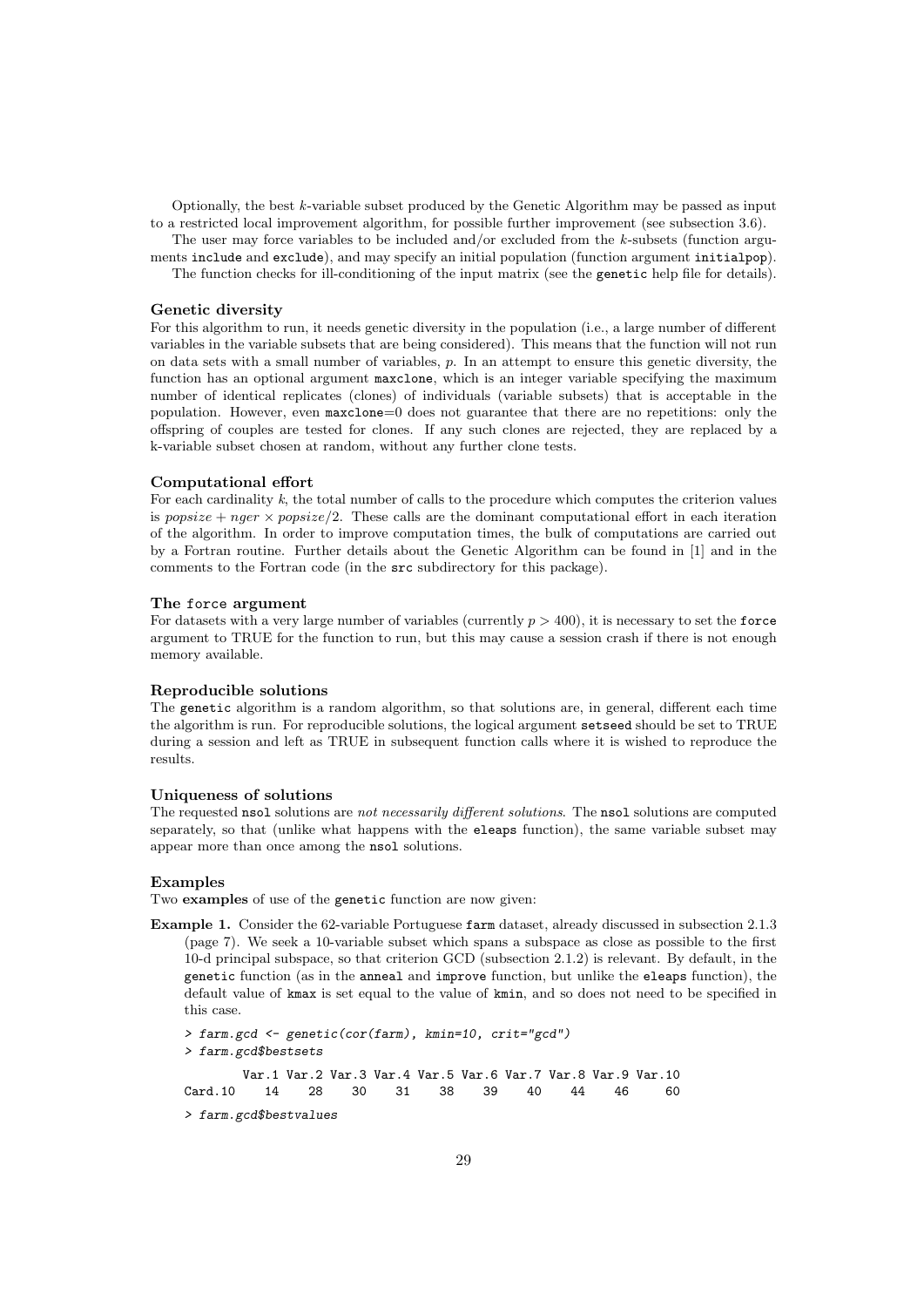# Card.10

0.7941187

Since the argument popsize was not specified, the default population size (100) was used. As stated above, not all 100 solutions are necessarily different. To select only the different solutions R's function unique may be used:

> unique(farm.gcd\$subsets)

, , Card.10

|              |    |    |    |    |    |    |    |    |    | Var.1 Var.2 Var.3 Var.4 Var.5 Var.6 Var.7 Var.8 Var.9 Var.10 |
|--------------|----|----|----|----|----|----|----|----|----|--------------------------------------------------------------|
| Solution 1   | 11 | 14 | 29 | 30 | 31 | 38 | 39 | 40 | 44 | 59                                                           |
| Solution 7   | 14 | 29 | 30 | 31 | 38 | 39 | 40 | 44 | 45 | 59                                                           |
| Solution 13  | 11 | 29 | 30 | 31 | 37 | 38 | 39 | 40 | 44 | 59                                                           |
| Solution 19  | 14 | 29 | 30 | 38 | 39 | 40 | 44 | 45 | 48 | 59                                                           |
| Solution 25  | 11 | 14 | 29 | 31 | 38 | 39 | 40 | 44 | 47 | 59                                                           |
| Solution 31  | 14 | 29 | 30 | 31 | 38 | 39 | 40 | 44 | 57 | 59                                                           |
| Solution 37  | 14 | 29 | 31 | 38 | 39 | 40 | 44 | 45 | 47 | 59                                                           |
| Solution 43  | 11 | 29 | 31 | 37 | 38 | 39 | 40 | 44 | 47 | 59                                                           |
| Solution 49  | 14 | 29 | 38 | 39 | 40 | 44 | 45 | 47 | 48 | 59                                                           |
| Solution 55  | 29 | 30 | 31 | 37 | 38 | 39 | 40 | 44 | 45 | 59                                                           |
| Solution 61  | 14 | 29 | 31 | 38 | 39 | 40 | 44 | 47 | 57 | 59                                                           |
| Solution 67  | 29 | 30 | 31 | 37 | 38 | 39 | 40 | 44 | 57 | 59                                                           |
| Solution 73  | 14 | 29 | 30 | 38 | 39 | 40 | 44 | 48 | 57 | 59                                                           |
| Solution 79  | 14 | 25 | 29 | 30 | 31 | 38 | 39 | 40 | 44 | 45                                                           |
| Solution 85  | 29 | 30 | 37 | 38 | 39 | 40 | 44 | 45 | 48 | 59                                                           |
| Solution 91  | 11 | 14 | 29 | 30 | 38 | 39 | 40 | 44 | 48 | 59                                                           |
| Solution 97  | 29 | 31 | 37 | 38 | 39 | 40 | 44 | 45 | 47 | 59                                                           |
| Solution 103 | 11 | 14 | 25 | 29 | 30 | 31 | 38 | 39 | 40 | 44                                                           |
| Solution 109 | 14 | 25 | 29 | 30 | 38 | 39 | 40 | 44 | 45 | 48                                                           |
| Solution 115 | 11 | 29 | 30 | 37 | 38 | 39 | 40 | 44 | 48 | 59                                                           |
| Solution 121 | 29 | 31 | 37 | 38 | 39 | 40 | 44 | 47 | 57 | 59                                                           |

If more than just a few different solutions are desired, it may be possible to increase the diversity of solutions by using the maxclone argument. The following example compares the number of different solutions obtained using the default value of maxclone=5 and a user-specified value maxclone=0. Since the subsets output object is a 3-d array, unique also produces a 3-d object, whose first dimension gives the number of different solutions.

- [1] 124 10 1
- Example 2. We consider subset selection in the context of a Canonical Correlation Analysis. The data set in this example is the same as in Example 1 above. Two groups of variables within the farm data set are compared: the  $X$  group (all variables except the first four) and the  $Y$ group (variables 1 to 4). The goal is to select 4- to 6-variable subsets of the 58-variable  $X$ group that are optimal in terms of preserving the canonical correlations, according to the zeta2 criterion. (Warning: the 4-variable  $Y$  group is kept intact; subset selection is carried out in the X group only). As can be seen from the results, even a four-variable  $X$  subgroup essentially reproduces the canonical correlations with the Y group of variables

> colnames(farmHmat\$mat)

<sup>&</sup>gt; dim(unique(genetic(cor(farm), kmin=10, crit="gcd")\$subsets))

<sup>[1] 22 10 1</sup>

<sup>&</sup>gt; dim(unique(genetic(cor(farm), kmin=10, maxclone=0, crit="gcd")\$subsets))

<sup>&</sup>gt; data(farm)

<sup>&</sup>gt; farm.xgroup <- farm[,-c(1,2,3,4)]

<sup>&</sup>gt; farmHmat <- lmHmat(farm.xgroup,farm[,1:4])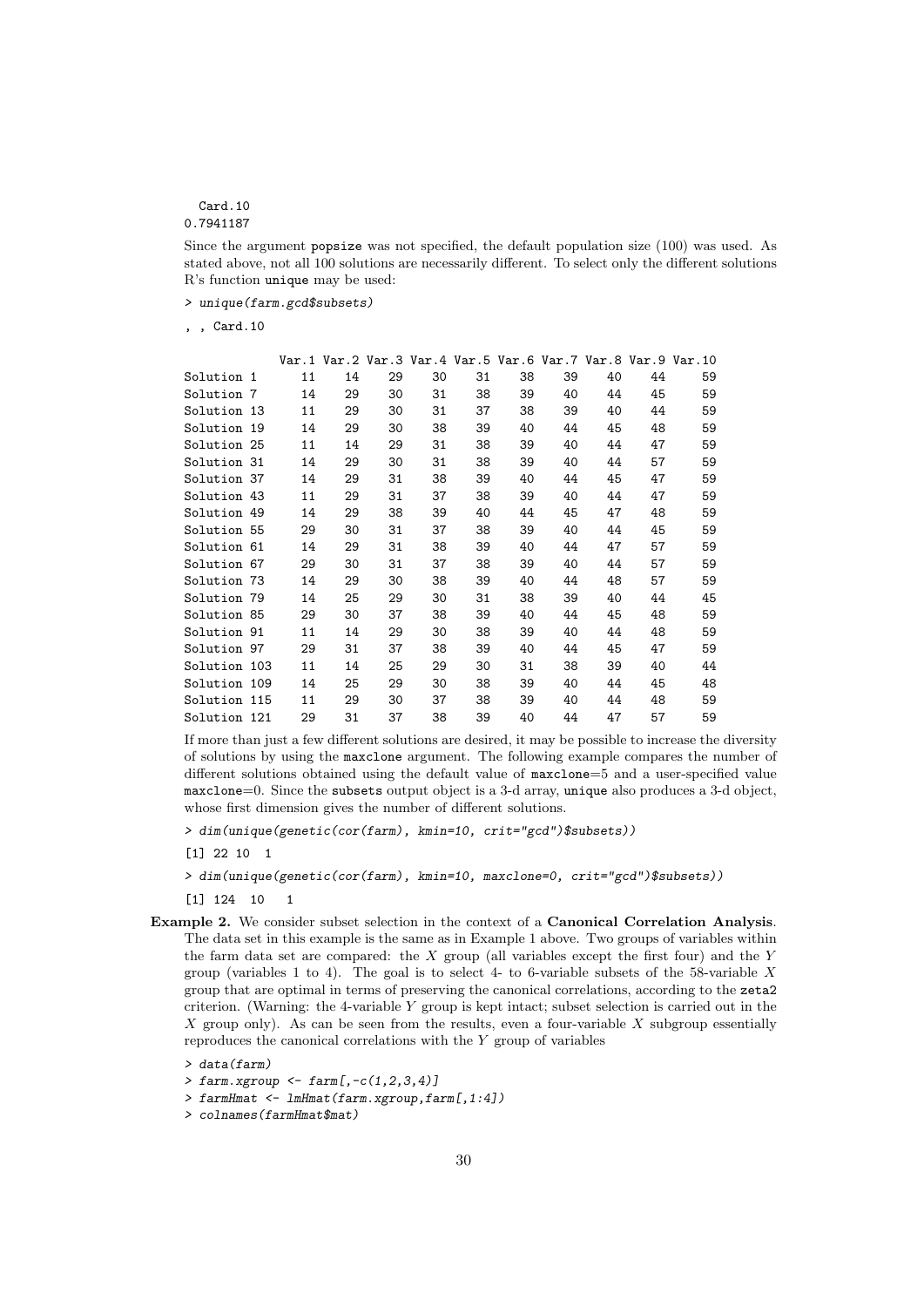```
[1] "R46" "R59" "R65" "R72" "R79" "R86" "R91" "R104" "R110" "R111"
[11] "R113" "R114" "R115" "R116" "R117" "R118" "R119" "R121" "R122" "R123"
[21] "R124" "R125" "R126" "R127" "R129" "R132" "R135" "R137" "R140" "R142"
[31] "R144" "R145" "R146" "R151" "R152" "R158" "R159" "R160" "R164" "R166"
[41] "R168" "R174" "R176" "R178" "R209" "R211" "R214" "R215" "R233" "R237"
[51] "R245" "R250" "R252" "R256" "R258" "R263" "R270" "R271"
> farm.gen <- genetic(farmHmat$mat, kmin=4, kmax=6, H=farmHmat$H, r=farmHmat$r,crit="zeta2", maxclone=0, popsize=150)
> farm.gen$bestvalues
  Card.4 Card.5 Card.6
0.9165989 0.9262310 0.9342642
> farm.gen$bestsets
      Var.1 Var.2 Var.3 Var.4 Var.5 Var.6
Card.4 1 39 40 51 0 0
Card.5 1 24 33 39 40 0
Card.6 1 33 39 40 41 52
```
WARNING: The column numbers given by the last command are relative only to the  $X$  group of variables, and so must be read off the list of variable names produced by the colnames command above (which are the same as those that would be printed out by the command colnames(farm.xgroup)).

### 3.6 The improve function: a restricted improvement algorithm

The function improve implements a Restricted Local Improvement search for an optimal k-variable subset. Given a set of variables, the algorithm seeks a k-variable subset which is optimal, as a surrogate for the whole set, with respect to a given criterion.

In brief, for each solution requested by the user (the number of which is set by the nsol function argument), an initial k-variable subset (for  $k$  ranging from argument kmin to argument kmax) of a full set of  $p$  variables is randomly selected and the variables not belonging to this subset are placed in a queue. The possibility of replacing a variable in the current  $k$ -subset with a variable from the queue is then explored. More precisely, a variable is selected, removed from the queue, and the  $k$ values of the criterion which would result from swapping this selected variable with each variable in the current subset are computed. If the best of these values improves the current criterion value, the current subset is updated accordingly. In this case, the variable which leaves the subset is added to the queue, but only if it has not previously been in the queue (i.e., no variable can enter the queue twice). The algorithm proceeds until the queue is emptied (see reference [1] for more details).

The user may force variables to be included and/or excluded (arguments include and exclude) from the k-variable subsets, and may specify initial solutions (using the initialsol argument).

The function checks for ill-conditioning of the input matrix (see the improve help function for more details).

### Computational effort

For each cardinality k, the total number of calls to the procedure which computes the criterion values is  $O(nsol \times k \times p)$ . These calls are the dominant computational effort in each iteration of the algorithm. In order to improve computation times, the bulk of computations are carried out in a Fortran routine. Further details about the algorithm can be found in Reference [1] and in the comments to the Fortran code (in the src subdirectory for this package).

#### The force argument

For datasets with a very large number of variables (currently  $p > 400$ ), it is necessary to set the force argument to TRUE for the function to run, but this may cause a session crash if there is not enough memory available.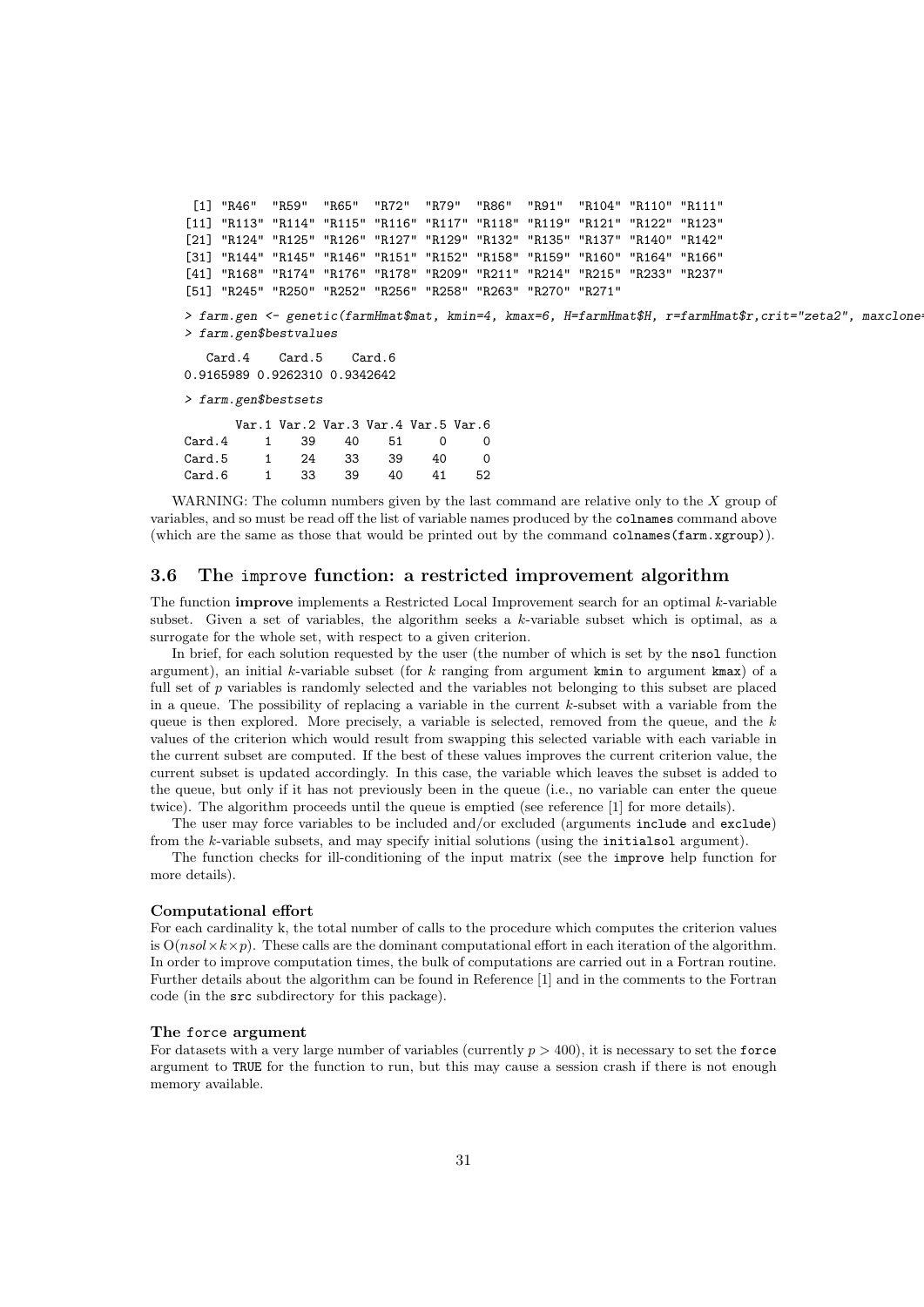#### Reproducible solutions

As with the anneal and genetic algorithm, so too the improve algorithm is a random algorithm. Solutions are, in general, different each time the algorithm is run. For reproducible solutions, the logical argument setseed should be set to TRUE during a session and left as TRUE in subsequent function calls where it is wished to reproduce the results.

### Uniqueness of solutions

The requested nsol solutions are not necessarily different solutions. The nsol solutions are computed separately, so that (unlike what happens with the eleaps function), the same variable subset may appear more than once among the nsol solutions.

### Examples

Two examples of use of the improve function are now given:

Example 1. A very simple example, using the standardized swiss data set from R's general distribution (see help(swiss) for more information on this data set, which was also used in the first example of Section 3.3). The purpose is to determine the best 2-variable set, so that orthogonally projecting the 47-point (standardized) configuration on the subspace spanned by those two variables would provide a configuration as similar as possible (allowing for rigid rotations, translation of the origin and global changes of scale) to the original 47-point configuration defined by all six (standardized) variables in the data set. Two different requests are made, the first without any restrictions, while the second forces the inclusion of variable 1, and the exclusion of variable 6, from the selected subsets.

```
> swiss.imp1 <- improve(mat=cor(swiss),kmin=2,kmax=3,nsol=4,criterion="GCD")
```
> swiss.imp2 <- improve(cor(swiss),2,3,nsol=4,criterion="GCD",include=c(1),exclude=6) > swiss.imp1\$bestvalues

```
Card.2 Card.3
0.8487026 0.9253720
> swiss.imp1$bestsets
     Var.1 Var.2 Var.3
Card.2 3 6 0
Card.3 4 5 6
> swiss.imp2$bestvalues
  Card.2 Card.3
0.7092591 0.7930632
> swiss.imp2$bestsets
     Var.1 Var.2 Var.3
Card.2 1 2 0
Card.3 1 4 5
```
Example 2. A second very simple example in a Linear Discriminant Analysis setting. Here we consider the same situation as in the example for the discussion of the ldaHmat fundtion, in subsection 2.2.2. The goal is to select the 2- and 3-variable subsets that are optimal for the linear discrimination of the three *iris* species in Fisher's *iris* data (as measured by the ccr12 criterion).

```
> data(iris)
> irisHmat <- ldaHmat(iris[1:4],iris$Species)
> improve(irisHmat$mat,kmin=2,kmax=3,H=irisHmat$H,r=irisHmat$r,crit="ccr12")
$subsets
, , Card.2
```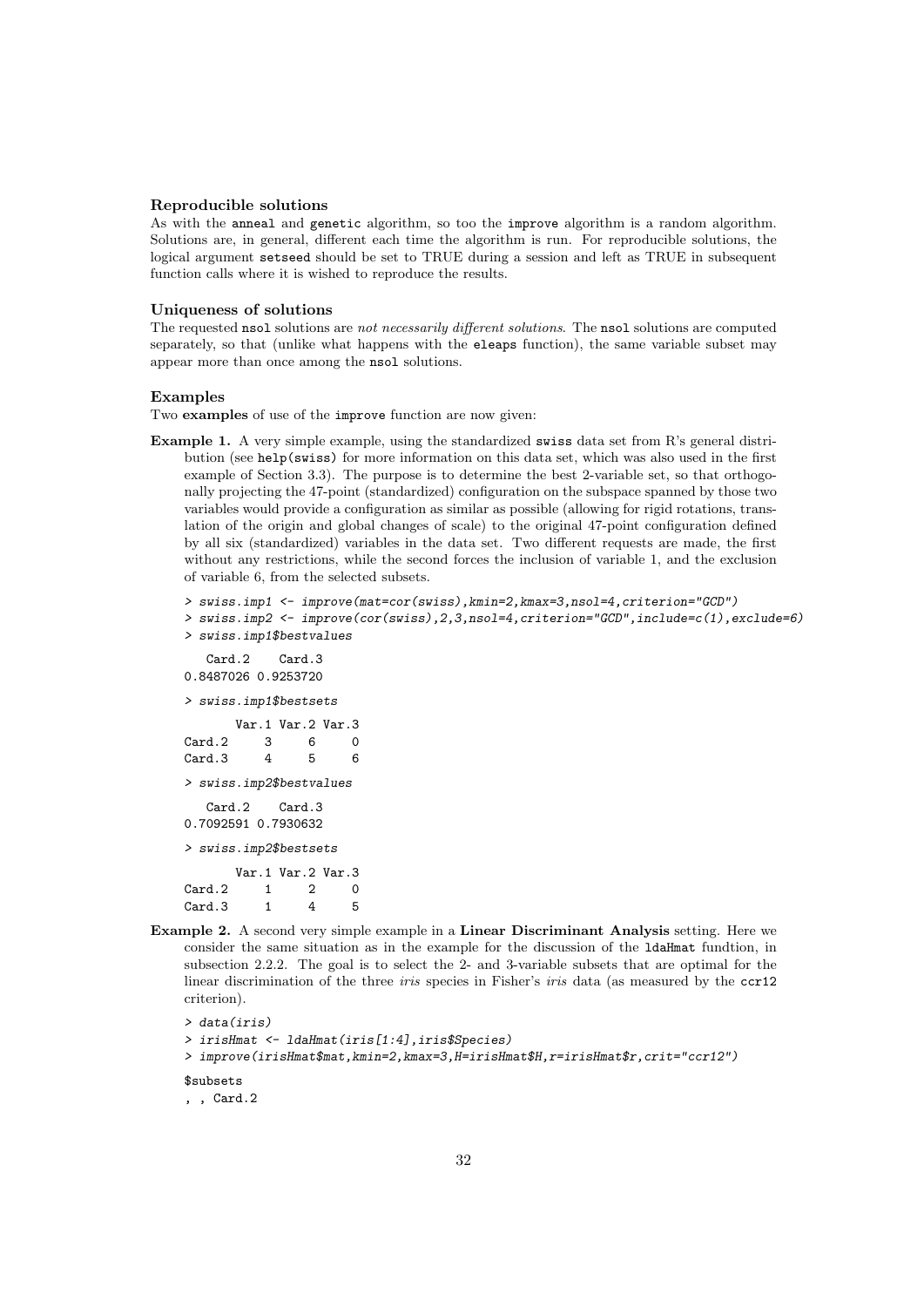```
Var.1 Var.2 Var.3
Solution 1 1 3 0
, , Card.3
          Var.1 Var.2 Var.3
Solution 1 2 3 4
$values
             card.2 card.3
Solution 1 0.9589055 0.9678971
$bestvalues
  Card.2 Card.3
0.9589055 0.9678971
$bestsets
      Var.1 Var.2 Var.3
Card.2 1 3 0<br>Card.3 2 3 4
Card.3 2 3
$call
improve(max = irisHmat$mat, kmin = 2, kmax = 3, criterion = "ccr12",H = irishmat H, r = irishmat r)
```
Example 3 is a more involved example, for a MANOVA context. It follows up on the example used when introducing the **glhHmat** function, in subsection 2.2.2. More precisely, in this data set 200 crabs are classified by two factors, sex and sp, with two levels each. There are also measurement variables, in both their original and logarithmic scales. The goal is to detect the variables that are prominent in an analysis of the effect of the sp factor after controlling for sex. the initial commands in this example were already discussed in subsection 2.2.2.

```
> library(MASS)
> data(crabs)
> lFL <- log(crabs$FL) ; lRW <- log(crabs$RW); lCL <- log(crabs$CL); lCW <- log(crabs$CW)
> C \leftarrow matrix(0., nrow=2, ncol=4)> C[1,3] = C[2,4] = 1.\geq C
    [,1] [,2] [,3] [,4]
[1,] 0 0 1 0[2,] 0 0 0 1> Hmat5 <- glhHmat(cbind(FL,RW,CL,CW,1FL,1RW,1CL,1CW) ~ sp*sex,C=C,data=crabs)
> improve(mat=Hmat5$mat, kmin=4, nsol=3, H=Hmat5$H, r=Hmat5$r, crit="xi2",tolsym=1e-06)
$subsets
, , Card.4
          Var.1 Var.2 Var.3 Var.4
Solution 1  1  2  3  4
Solution 2 2 3 6 8
Solution 3 2 3 6 8
```
\$values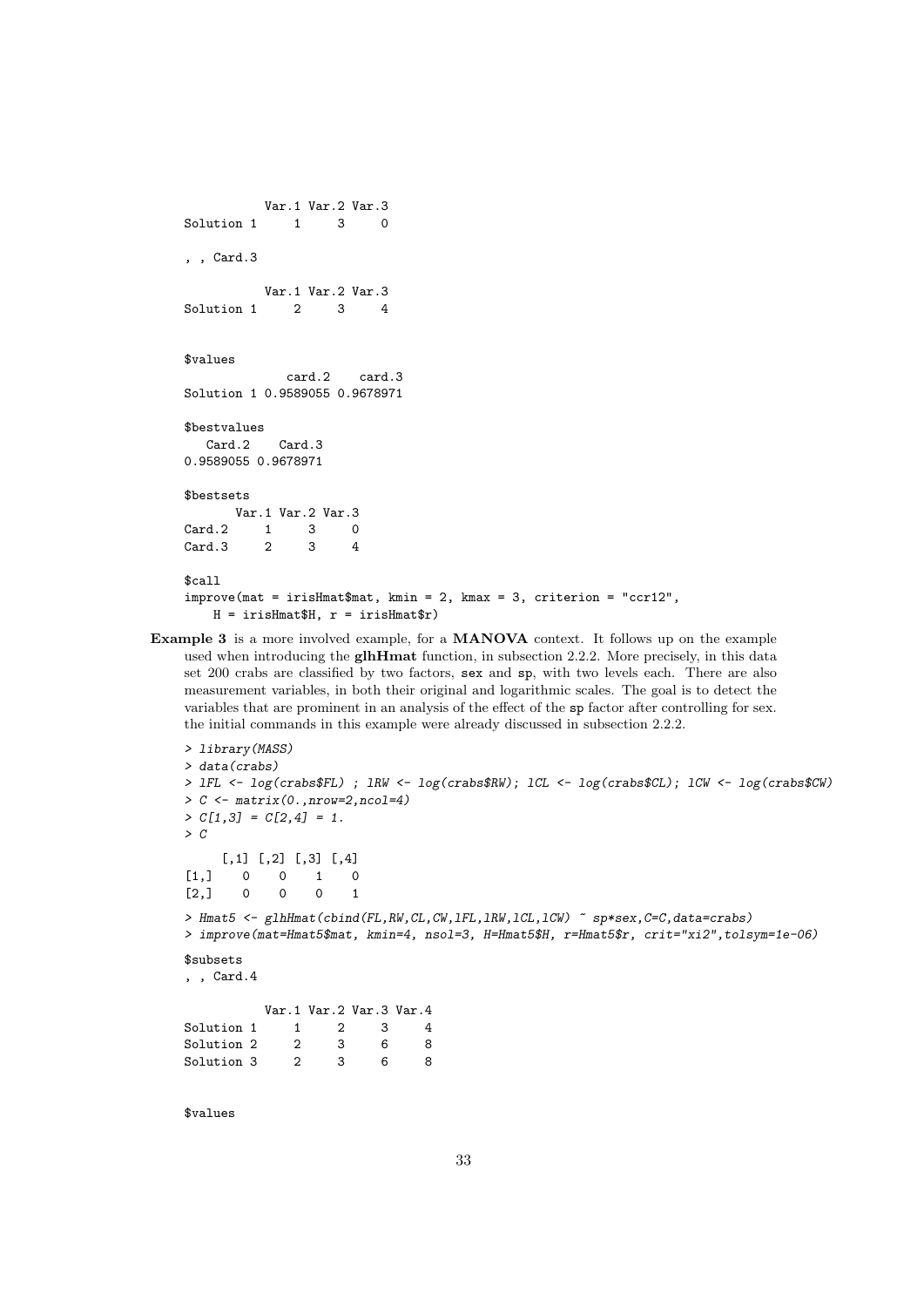```
card.4
Solution 1 0.4393427
Solution 2 0.4846640
Solution 3 0.4846640
$bestvalues
 Card.4
0.484664
$bestsets
      Var.1 Var.2 Var.3 Var.4
Card 4 2 3 6 8
$call
improve(mat = Hmat5$mat, kmin = 4, nsol = 3, criterion = "xi2",
   H = Hmat5$H, r = Hmat5$r, tolsym = 1e-06
```
# References

- [1] J. Cadima, J.Orestes Cerdeira, and M. Minhoto. Computational aspects of algorithms for variable selection in the context of principal components. Computational Statistics and Data Analysis, 47:225–236, 2004.
- [2] J. Cadima and I.T. Jolliffe. Variable selection and the interpretation of principal subspaces. Journal of Agricultural, Biological and Environmental Statistics, 6:62–79, 2001.
- [3] E.M. Cramer and Nicewander W.A. Some symmetric invariant measures of multivariate association. Psychometrika, 44:43–54, 1979.
- [4] A.P. Duarte Silva. Efficient variable screening for multivariate analysis. Journal of Multivariate Analysis, 76:35–62, 2001.
- [5] A.P. Duarte Silva. Discarding variables in a principal component analysis: algorithms for allsubsets comparisons. Computational Statistics, 17:251–271, 2002.
- [6] G.M. Furnival and R.W. Wilson. Regressions by leaps and bounds. Technometrics, 16:499–511, 1974.
- [7] G. Golub and C. Van Loan. Matrix Computations. Baltimore: John Hopkins University Press, 1996.
- [8] H. Hotelling. A generalised t-test and measure of multivariate dispersion. In Proceedings Second Berkeley Symp. Math. Stat. Prob., volume 1, pages 23–41, 1951.
- [9] C.J. Huberty. Applied Discriminant Analysis. Wiley, New York NY, 1994.
- [10] J. Lawless and K. Singhal. Efficient screening of nonnormal regression models. Biometrics, 34:318–327, 1978.
- [11] J. Lawless and K. Singhal. Ismod: An all-subsets regression program for generalized models i. statistical and computational background. Computer Methods and Programs in Biomedicine, 24:117–124, 1987.
- [12] D.N. Lawley. A generalisation of fisher's z-test. Biometrika, 30:180–187, 1938.
- [13] G.P. McCabe. Principal variables. Technometrics, 26:137–144, 1984.
- [14] A.D. McQuarrie and C.L. Tsai. Regression and Time Series Model Selection. World Scientific, Singapure, 1998.
- [15] K.C.S. Pillai. Some new test criteria in multivariate analysis. The Annals of Mathematical Statistics, 26:117–121, 1955.